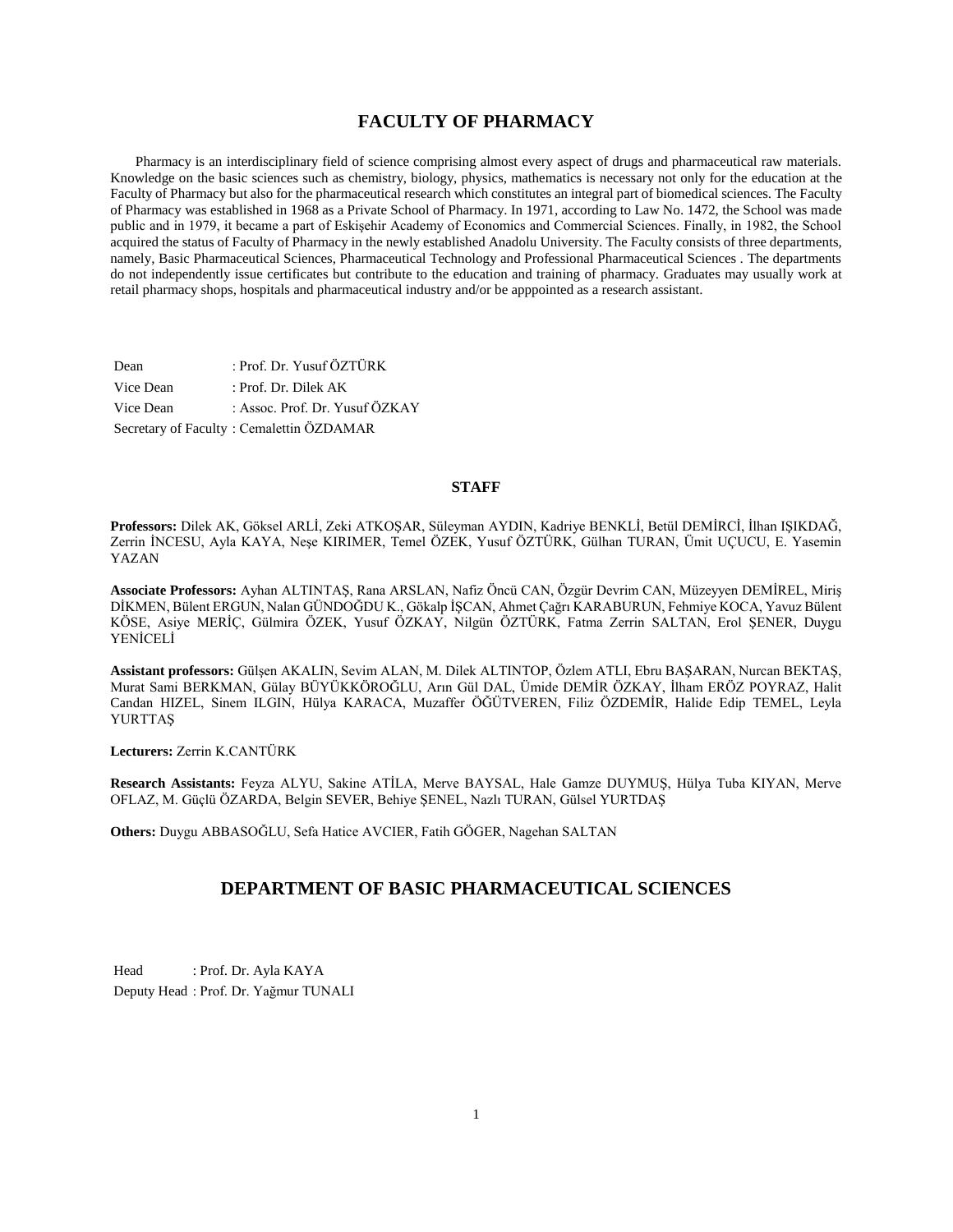# **DEPARTMENT OF PHARMACEUTICAL TECHNOLOGY**

Head : Prof. Dr. E. Yasemin YAZAN Deputy Head : Asst. Prof. Dr. Gülay BÜYÜKKÖROĞLU

# **DEPARTMENT OF PROFESSIONAL PHARMACEUTICAL SCIENCES**

Head : Prof. Dr. Ümit UÇUCU Deputy Head : Assoc. Prof. Dr. Ahmet Çağrı KARABURUN

## **PROGRAM**

# **I. SEMESTER**

| <b>BIL 150</b> | Fundamentals of Information         |           |     |
|----------------|-------------------------------------|-----------|-----|
|                | Technology                          | $4+0$ 5.0 |     |
| <b>BIY 121</b> | <b>Medical Biology I</b>            | $2+0$ 3,0 |     |
| <b>ECZ</b> 103 | Pharmaceutical Terminology and      |           |     |
|                | Orientation to Pharmacy             | $2+0$ 3.0 |     |
| <b>ECZ</b> 107 | <b>Basic Laboratory Knowledge</b>   | $1+0$ 1.5 |     |
| <b>ECZ 109</b> | <b>History of Pharmacy</b>          | $2+0$ 2.5 |     |
| FIZ 103        | Physics                             | $2+0$ 3,0 |     |
| KIM 153        | General Chemistry I                 | $2+0$ 3.0 |     |
| <b>TAR 165</b> | Atatürk's Principles and History of |           |     |
|                | <b>Turkish Revolution I</b>         | $0 + 0$   | 2,0 |
|                | Elective Courses (2)                |           | 5,0 |
|                | Foreign Language Courses (1)        |           | 2,0 |
|                |                                     |           |     |

| ٧<br>× |  |
|--------|--|

## **III. SEMESTER**

| BIY 346        | Molecular Biology                        | $1+0$     | 1.5 |
|----------------|------------------------------------------|-----------|-----|
| <b>ECZ 203</b> | Applications of the Pharmaceutical       |           |     |
|                | Microbiology                             | $1+2$ 3.0 |     |
| <b>ECZ 211</b> | Pathology                                | $2+0$ 3,0 |     |
| <b>ECZ 215</b> | <b>Pharmaceutical Botany I</b>           | $2+0$ 3,0 |     |
| <b>ECZ 225</b> | <b>Pharmaceutical Microbiology</b>       | $3+0$ 4.5 |     |
| KİM 241        | Analytical Chemistry I                   | $2+0$ 3.0 |     |
| KIM 247        | Organic Chemistry I                      | $2+0$ 3,0 |     |
| KIM 249        | Biochemistry I                           | $2+0$ 3,0 |     |
| KIM 255        | <b>Analytical Chemistry Practicals I</b> | $1+2$ 3,0 |     |
| SAĞ 107        | <b>Public Health</b>                     | $2+0$     | 3,0 |
|                |                                          |           |     |

#### 30,0

## **II. SEMESTER**

| ANA 101 Anatomy |                                        | $3+0$ 3.5 |     |
|-----------------|----------------------------------------|-----------|-----|
| <b>ANA 211</b>  | Physiology                             | $3+0$     | 4.5 |
|                 | ARY 108 Methods of Scientific Research | $2+1$ 3.5 |     |
| BIY 122         | Medical Biology II                     | $2+0$ 3,0 |     |
|                 | KIM 154 General Chemistry II           | $2+0$     | 2.5 |
| TAR 166         | Atatürk's Principles and History of    |           |     |
|                 | Turkish Revolution II                  | $0 + 0$   | 2.0 |
|                 | TÜR 103 Turkish Language               | $4+0$     | 4.0 |
|                 | Elective Courses (2)                   |           | 5,0 |
|                 | Foreign Language Courses (1)           |           | 2,0 |
|                 |                                        |           |     |

30,0

#### **IV. SEMESTER**

| <b>ECZ 212</b> | Pharmaceutical Botany Practicals 1+2         |           | 3.0 |
|----------------|----------------------------------------------|-----------|-----|
| <b>ECZ 214</b> | Pharmacology I                               | $2+0$     | 3,0 |
|                | ECZ 214 (Eng) Pharmacology I                 | $2+0$     | 3,0 |
| ECZ 216        | <b>Pharmaceutical Botany II</b>              | $2+0$     | 3.0 |
| <b>ECZ 218</b> | Informatics Systems in Pharmacy              | $2+2$ 3.0 |     |
| KIM 248        | Organic Chemistry II                         | $2+0$     | 3,0 |
| KIM 250        | Biochemistry II                              | $2+0$     | 3,0 |
| KİM 254        | <b>Analytical Chemistry II</b>               | $3+0$     | 4.5 |
| KIM 256        | Analytical Chemistry Practicals II $1+2$ 3,0 |           |     |
| KİM 260        | <b>Biochemistry Practicals</b>               | $1+2$     | 3,0 |
|                | <b>Departmental Elective Courses</b>         |           |     |
|                | (I)                                          |           | 1,5 |
|                |                                              |           |     |

30,0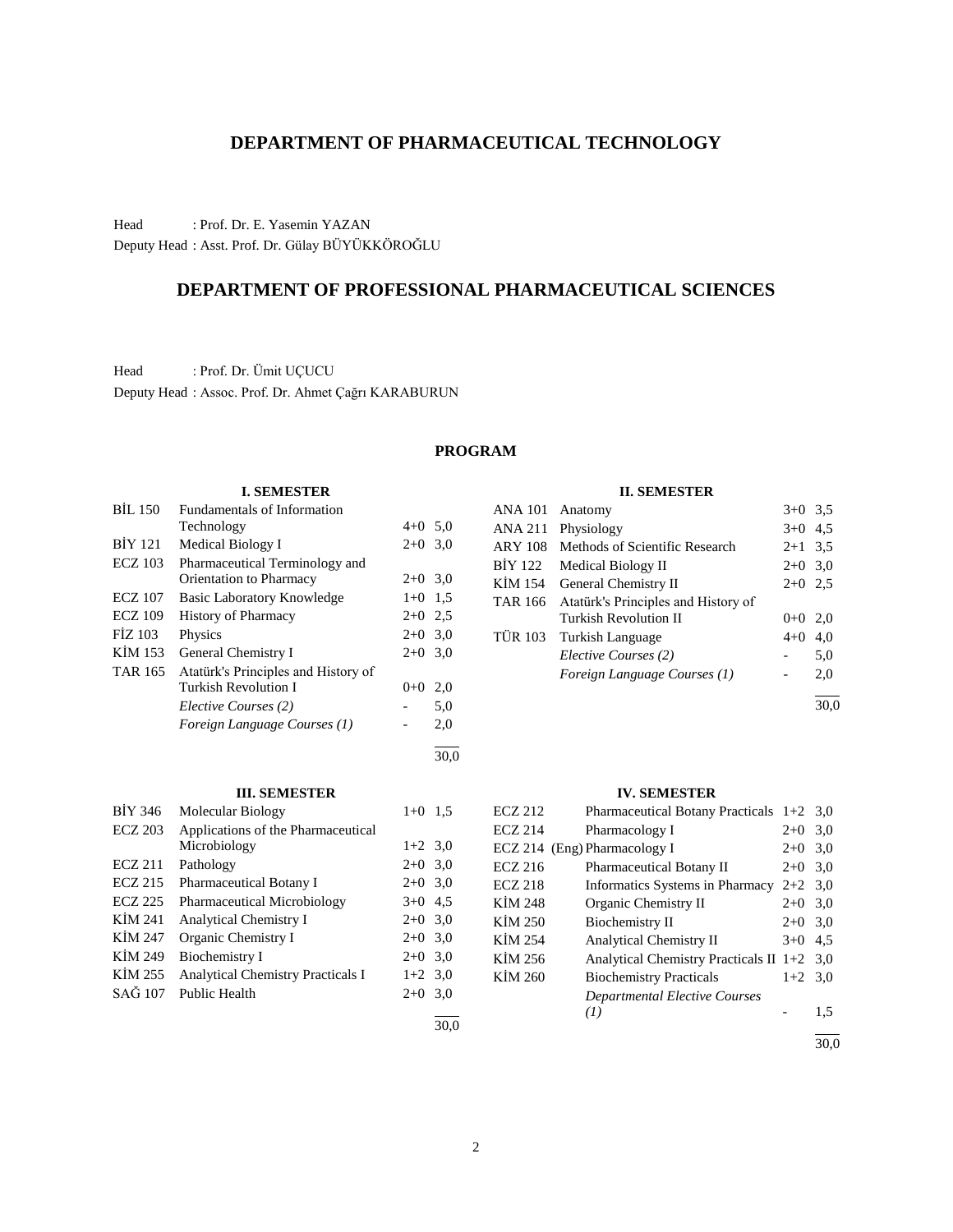## **V. SEMESTER**

| <b>ECZ 301</b> | <b>Pharmaceutical Chemistry I</b>                | $3+0$     | 4,5 |
|----------------|--------------------------------------------------|-----------|-----|
| <b>ECZ 303</b> | Pharmacognosy I                                  | $2+0$     | 3,0 |
|                | ECZ 303 (Eng) Pharmacognosy I                    | $2+0$     | 3,0 |
| <b>ECZ 305</b> | Pharmacognosy Practicals I                       | $1+2$ 3,0 |     |
| <b>ECZ 309</b> | Pharmaceutical Technology I                      | $3+0$ 4,5 |     |
|                | ECZ 309 (Eng) Pharmaceutical Technology I        | $3+0$ 4.5 |     |
| <b>ECZ</b> 311 | <b>Pharmaceutical Technology</b><br>Practicals I | $1+2$ 3,0 |     |
|                | ECZ 311 (Eng) Pharmaceutical Technology          |           |     |
|                | Practicals I                                     | $1+2$ 3,0 |     |
| ECZ 315        | Pharmacology II                                  | $2+0$     | 3,0 |
|                | ECZ 315 (Eng) Pharmacology II                    | $2+0$ 3,0 |     |
| <b>ECZ 317</b> | <b>Medicinal Biochemistry</b>                    | $1+0$ 1,5 |     |
| <b>ECZ 321</b> | <b>Pharmaceutical Chemistry</b>                  |           |     |
|                | Practicals I                                     | $1+2$ 3,0 |     |
| SAĞ 404        | <b>Medical First Aid</b>                         | $2+0$     | 3,0 |
|                | <b>Departmental Elective Courses</b>             |           |     |
|                | $\left( I\right)$                                |           | 1,5 |
|                |                                                  |           |     |

## **VII. SEMESTER**

| <b>ECZ 401</b> | Pharmaceutical Chemistry III              | $2+0$     | 3,0  |
|----------------|-------------------------------------------|-----------|------|
| <b>ECZ 407</b> | Pharmacognosy III                         | $2+0$     | 3,0  |
|                | ECZ 407 (Eng) Pharmacognosy III           | $2+0$ 3,0 |      |
| <b>ECZ 409</b> | Pharmacognosy Practicals III              | $1+2$ 3,0 |      |
| <b>ECZ</b> 411 | <b>Pharmaceutical Technology III</b>      | $3+0$     | 4,5  |
| ECZ 411        | (Eng) Pharmaceutical Technology III       | $3+0$     | 4,5  |
| <b>ECZ 413</b> | <b>Pharmaceutical Technology</b>          |           |      |
|                | Practicals III                            | $1+2$ 3.0 |      |
|                | ECZ 413 (Eng) Pharmaceutical Technology   |           |      |
|                | <b>Practicals III</b>                     | $1+2$ 3,0 |      |
| <b>ECZ 421</b> | <b>Pharmaceutical Chemistry</b>           |           |      |
|                | Practicals III                            | $1+2$ 3.0 |      |
| ECZ 425        | Pharmaceutical Toxicology I               | $2+0$     | 3,0  |
|                | ECZ 425 (Eng) Pharmaceutical Toxicology I | $2+0$ 3.0 |      |
| <b>ECZ 427</b> | Pharmacology IV                           | $3+0$     | 4,5  |
|                | ECZ 427 (Eng) Pharmacology IV             | $3+0$     | 4,5  |
| ECZ 429        | Practice of Pharmacology                  | $1+2$ 3,0 |      |
|                |                                           |           | 30,0 |

## **IX. SEMESTER**

|         | ECZ 823 Graduation Project I    | $1+5$ 6.0  |
|---------|---------------------------------|------------|
| STJ 013 | Internship IV                   | $0+0$ 15,0 |
|         | Area of Specialization $I(2)$   | 4.5        |
|         | Area of Specialization II $(3)$ | 4.5        |
|         |                                 |            |

## **DEPARTMENTAL ELECTIVE COURSES**

| <b>BİY 380</b> | Ethnobotany                    | $1+0$ 1.5 |  |
|----------------|--------------------------------|-----------|--|
| ECZ 217        | Radiopharmaceuticals and Their |           |  |
|                | <b>Quality Controls</b>        | $1+0$ 1.5 |  |

## **VI. SEMESTER**

| <b>ECZ 302</b> | <b>Pharmaceutical Chemistry II</b>         | $3+0$     | 4,5 |
|----------------|--------------------------------------------|-----------|-----|
| <b>ECZ 304</b> | Pharmacognosy II                           | $2+0$     | 3,0 |
|                | ECZ 304 (Eng) Pharmacognosy II             | $2+0$     | 3,0 |
| <b>ECZ 306</b> | Pharmacognosy Practicals II                | $1+2$ 3,0 |     |
| <b>ECZ 310</b> | <b>Pharmaceutical Technology II</b>        | $3+0$     | 4,5 |
|                | ECZ 310 (Eng) Pharmaceutical Technology II | $3+0$     | 4,5 |
| <b>ECZ 312</b> | <b>Pharmaceutical Technology</b>           |           |     |
|                | Practicals II                              | $1+2$ 3,0 |     |
|                | ECZ 312 (Eng) Pharmaceutical Technology    |           |     |
|                | Practicals II                              | $1+2$ 3,0 |     |
| ECZ 316        | Pharmacology III                           | $2+0$     | 3,0 |
|                | ECZ 316 (Eng) Pharmacology III             | $2+0$ 3,0 |     |
| <b>ECZ 318</b> | Pharmaceutical Biotechnology               | $1+0$     | 1,5 |
| <b>ECZ 322</b> | <b>Pharmaceutical Chemistry</b>            |           |     |
|                | Practicals II                              | $1+2$     | 3,0 |
| <b>ECZ 444</b> | Cosmetology                                | $2+0$     | 3,0 |
|                | ECZ 444 (Eng) Cosmetology                  | $2+0$     | 3,0 |
|                | <b>Departmental Elective Courses</b>       |           |     |
|                | (I)                                        |           | 1,5 |
|                |                                            |           |     |

30,0

## **VIII. SEMESTER**

| <b>ECZ 402</b> | <b>Pharmaceutical Chemistry IV</b>         | $2+0$     | 3,0 |
|----------------|--------------------------------------------|-----------|-----|
| <b>ECZ 406</b> | <b>Pharmaceutical Legislations</b>         | $2+0$     | 3,0 |
| ECZ 412        | Pharmaceutical Technology IV               | $3+0$     | 4,5 |
|                | ECZ 412 (Eng) Pharmaceutical Technology IV | $3+0$     | 4,5 |
| <b>ECZ 414</b> | <b>Pharmaceutical Technology</b>           |           |     |
|                | <b>Practicals IV</b>                       | $1+2$ 3.0 |     |
|                | ECZ 414 (Eng) Pharmaceutical Technology    |           |     |
|                | <b>Practicals IV</b>                       | $1+2$ 3.0 |     |
| <b>ECZ 415</b> | <b>Pharmaceutical Technology</b>           |           |     |
|                | Practicals                                 | $1+2$ 3.0 |     |
| <b>ECZ 422</b> | <b>Pharmaceutical Chemistry</b>            |           |     |
|                | <b>Practicals IV</b>                       | $1+2$ 3.0 |     |
| <b>ECZ 426</b> | <b>Pharmaceutical Toxicology II</b>        | $2+0$     | 3,0 |
|                | ECZ 426 (Eng) Pharmaceutical Toxicology II | $2+0$     | 3,0 |
| <b>ECZ 454</b> | Clinical Pharmacy                          | $2+0$     | 3,0 |
|                | Departmental Elective Courses              |           |     |
|                | (2)                                        |           | 4,5 |
|                |                                            |           |     |

## **X. SEMESTER**

|         | ECZ 824 Graduation Project II   | $1+5$ 6.0  |
|---------|---------------------------------|------------|
| STJ 014 | Internship V                    | $0+0$ 15,0 |
|         | Area of Specialization $I(2)$   | 4.5        |
|         | Area of Specialization II $(3)$ | 4.5        |
|         |                                 |            |

30,0

30,0

| <b>ECZ 219</b> | Nutraceutical Compounds and               |           |  |
|----------------|-------------------------------------------|-----------|--|
|                | Products                                  | $1+0$ 1.5 |  |
|                | ECZ 219 (Eng) Nutraceutical Compounds and |           |  |
|                | Products                                  | $1+0$ 1.5 |  |

30,0

30,0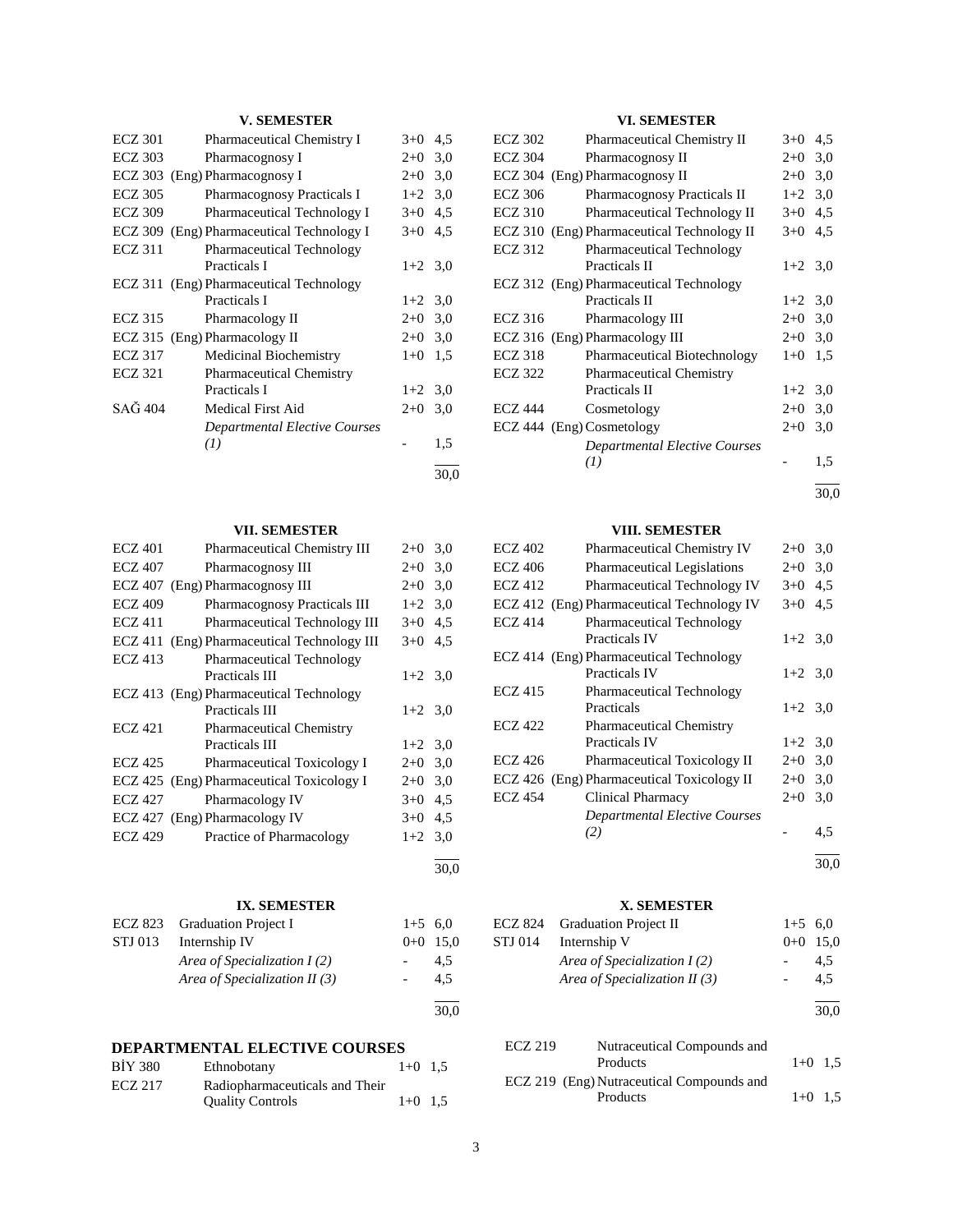| <b>ECZ 222</b> | Plants used in Complementary<br>Medicine   | $2+0$ 3,0 |     |
|----------------|--------------------------------------------|-----------|-----|
|                | ECZ 222 (Eng) Plants used in Complementary |           |     |
|                | Medicine                                   | $2+0$     | 3,0 |
| <b>ECZ 223</b> | Pharmacogenomy                             | $1 + 0$   | 1,5 |
| <b>ECZ 224</b> | Drugs used in Phytoherapy                  | $2+0$     | 3,0 |
|                | ECZ 224 (Eng) Drugs used in Phytoherapy    | $2+0$     | 3,0 |
| <b>ECZ 228</b> | <b>Basics of Physical Pharmacy</b>         | $1 + 0$   | 1,5 |
| <b>ECZ 319</b> | <b>Clinical Microbiology</b>               | $1+0$     | 1,5 |
| <b>ECZ 325</b> | Pharmaceutical Preformulation              | $1+0$     | 1,5 |
| <b>ECZ 325</b> | (Eng) Pharmaceutical Preformulation        | $1+0$     | 1,5 |
| <b>ECZ 327</b> | Drug Stability                             | $1+0$     | 1,5 |
|                | ECZ 327 (Eng) Drug Stability               | $1+0$     | 1,5 |
| <b>ECZ 330</b> | Pharmaceutical Analysis and                |           |     |
|                | Separation                                 | $1+0$     | 1,5 |
| <b>ECZ 331</b> | Food Safety                                | $1+0$     | 1,5 |
| <b>ECZ 332</b> | <b>Herbal Drug Preparations</b>            | $2+0$     | 3,0 |
|                | ECZ 332 (Eng) Herbal Drug Preparations     | $2+0$     | 3,0 |
| <b>ECZ 333</b> | Nomenclature of Organic                    |           |     |
|                | Compounds and Drugs Content                | $1+0$     | 1,5 |
| <b>ECZ 334</b> | <b>Clinical Parasitology</b>               | $1+0$     | 1,5 |
| <b>ECZ 337</b> | <b>Cosmetic Herbs</b>                      | $1+0$     | 1,5 |
|                | ECZ 337 (Eng) Cosmetic Herbs               | $1+0$     | 1,5 |
| <b>ECZ 339</b> | Cancer Biology & Oncogenetics              | $1+0$     | 1,5 |
| <b>ECZ 340</b> | <b>Natural Anticancer Compounds</b>        | $1 + 0$   | 1,5 |
| <b>ECZ 341</b> | Poisonous Plants in Turkey                 | $1 + 0$   | 1,5 |
| <b>ECZ 342</b> | Drug Production in Turkey                  | $1 + 0$   | 1,5 |
| <b>ECZ 344</b> | Drug Analysis of Biological                |           |     |
|                | Samples                                    | $1 + 0$   | 1,5 |
| <b>ECZ 346</b> | Pharmaceutical Nanotechnology              | $2+0$     | 3,0 |
| <b>ECZ 348</b> | Pharmaceutical Unit Operations             |           |     |
|                | and Calculations                           | $2+0$     | 3,0 |
| <b>ECZ 352</b> | Hormone Biochemistry                       | $1+0$     | 1,5 |
| <b>ECZ 354</b> | Immunology                                 | $1+0$     | 1,5 |
| <b>ECZ 420</b> | <b>Essential Oils</b>                      | $1 + 0$   | 1,5 |
|                | ECZ 420 (Eng) Essential Oils               | $1+0$     | 1,5 |
| <b>ECZ 424</b> | Analytical Methods Used in Food            |           |     |
|                | Analysis                                   | $2+0$     | 3,0 |
| <b>ECZ 431</b> | Neuropharmacology                          | $2+0$     | 3,0 |
| <b>ECZ 433</b> | Risk Factors for Natural Products 2+0      |           | 3,0 |
| <b>ECZ 435</b> | <b>Genetically Modified Plants</b>         | $1 + 0$   | 1,5 |
| <b>ECZ 436</b> | Drug Bioavailability                       | $2+0$     | 3,0 |
|                | ECZ 436 (Eng) Drug Bioavailability         | $2+0$     | 3,0 |
| <b>ECZ 437</b> | Approved Recombinant<br>Antibodies         | $1+0$     | 1,5 |
| <b>ECZ 439</b> | Natural Products used in                   |           |     |
|                | Aromatherapy                               | $1+0$     | 1,5 |
| <b>ECZ 440</b> | <b>Pharmaceutical Process</b>              |           |     |
|                | Validation                                 | $1+0$     | 1,5 |
|                | ECZ 440 (Eng) Pharmaceutical Process       |           |     |
|                | Validation                                 | $1+0$     | 1,5 |
| <b>ECZ 442</b> | Production and Application                 |           |     |
|                | Principles of Pharmaceutical               |           |     |
|                | Biotechnology                              | $2+0$     | 3,0 |

|                | ECZ 442 (Eng) Production and Application              |           |     |
|----------------|-------------------------------------------------------|-----------|-----|
|                | Principles of Pharmaceutical                          |           |     |
|                | Biotechnology                                         | $2+0$ 3.0 |     |
| <b>ECZ 446</b> | <b>Instrumental Analysis</b><br>Applications          | $2+0$ 3,0 |     |
| <b>ECZ 452</b> | Active Compounds of Veterinary                        |           |     |
|                | Drugs                                                 | $1+0$ 1,5 |     |
| <b>ECZ 456</b> | Pharmacovigilance                                     | $2 + 0$   | 3,0 |
| <b>ECZ 458</b> | Nutrigenomics for Personalized                        |           |     |
|                | Health                                                | $1+0$ 1,5 |     |
| <b>ECZ 460</b> | Information for Infectious<br><b>Diseases</b>         | $2+0$ 3,0 |     |
| ECZ 462        | <b>Nutrition Microbiology</b>                         | $1+0$ 1,5 |     |
| <b>ECZ 464</b> | <b>Herbal Sweeteners</b>                              | $1+0$ 1,5 |     |
| ECZ 466        | Pollens and Health                                    | $1+0$ 1,5 |     |
|                |                                                       |           |     |
|                | <b>ELECTIVE COURSES</b>                               |           |     |
| <b>BEÖ 155</b> | Physical Education                                    | $2 + 0$   | 2,0 |
| ISN 315        | <b>Public Relations</b>                               | $2+0$     | 3,0 |
|                | KÜL 199 Cultural Activities                           | $0+2$     | 2,0 |
|                | MÜZ 151 Short History of Music                        | $2+0$     | 3,0 |
|                | MÜZ 155 Turkish Folk Music                            | $2+0$     | 2,0 |
| MÜZ 157        | <b>Traditional Turkish Art Music</b>                  | $2 + 0$   | 2,0 |
| SAN 155        | <b>Hall Dances</b>                                    | $0+2$     | 2,0 |
| SNT 155        | History of Art                                        | $2 + 0$   | 2,0 |
| SOS 155        | Folkdance                                             | $2+0$ 2,0 |     |
| THU 203        | <b>Community Services</b>                             | $0+2$ 3,0 |     |
| TİY 308        | Republic Era Turkish Theatre                          | $2+0$ 3,0 |     |
|                | AREA OF SPECIALIZATION I                              |           |     |
| ECZ 822        | Drug Quality Assurance                                | $2+0$     | 3,0 |
| <b>ECZ 825</b> | <b>Biostatistics for Pharmasists</b>                  | $2 + 0$   | 3,0 |
| ECZ 827        | Hospital Pharmacy                                     | $2 + 0$   | 3,0 |
| <b>ECZ 829</b> | Deontology of Pharmacy and Ethics                     | $1+0$ 1,5 |     |
| <b>ECZ 848</b> | <b>Behavioral Science</b>                             | $2 + 0$   | 2,0 |
| <b>ECZ 859</b> | Pharmacy Administration                               | $2 + 0$   | 3,0 |
|                |                                                       |           |     |
|                | <b>AREA OF SPECIALIZATION II</b>                      |           |     |
| <b>ECZ 826</b> | Risk Assessment in Terms of<br>Toxicology             | $1 + 0$   | 1,5 |
| <b>ECZ 828</b> | <b>Evaluation of Biochemical</b>                      |           |     |
|                | Laboratory Data                                       | $1 + 0$   | 1,5 |
| <b>ECZ 830</b> | Over-the-Counter (OTC) Drugs                          | $1 + 0$   | 1,5 |
| <b>ECZ 832</b> | <b>Adverce Drug Reactions</b>                         | $1 + 0$   | 1,5 |
| <b>ECZ 833</b> | Design and Evulation of Modern                        |           |     |
|                | Drug Delivery Systems                                 | $1 + 0$   | 1,5 |
| <b>ECZ 835</b> | Analytical Method Development                         | $1 + 0$   | 1,5 |
| <b>ECZ 836</b> | <b>Basics of Pharmacokinetics</b>                     | $1 + 0$   | 1,5 |
| <b>ECZ 837</b> | <b>Drug Screening Strategy</b>                        | $1+0$     | 1,5 |
| <b>ECZ 838</b> | Vaccines and Their Production                         |           |     |
|                | Technologies                                          | $1+0$     | 1,5 |
| <b>ECZ 840</b> | Design of Introcellular Delivery                      |           |     |
|                | System                                                | $1 + 0$   | 1,5 |
| ECZ 842        | Design and Control of Protein/Peptide<br>Dosage Forms | $1+0$     | 1,5 |
|                |                                                       |           |     |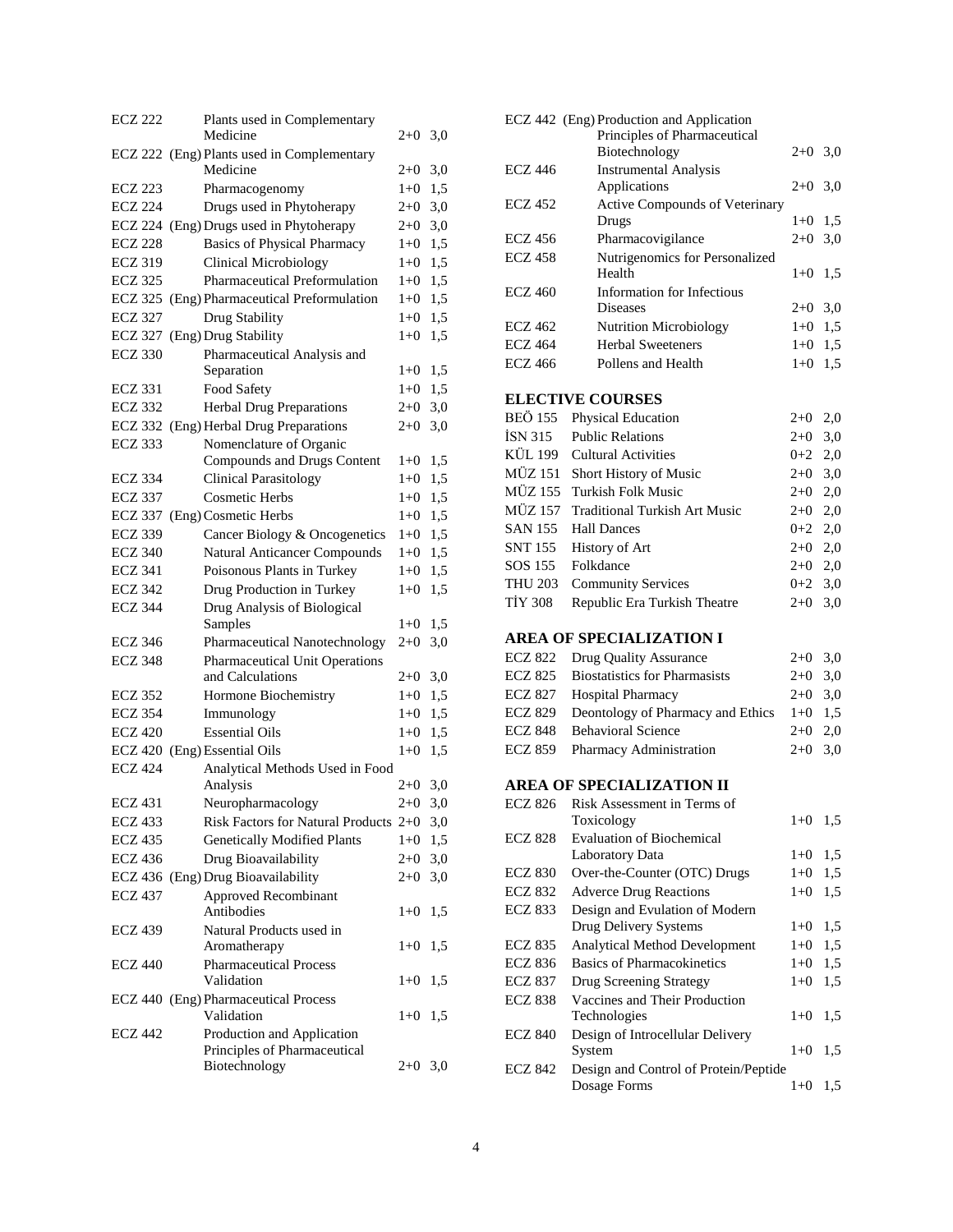| <b>ECZ 843</b> | Practical Symptomatology for              |         |     |
|----------------|-------------------------------------------|---------|-----|
|                | Pharmacists                               | $1+0$   | 1,5 |
| <b>ECZ 845</b> | Pharmaceutical Engineering                | $1 + 0$ | 1,5 |
| <b>ECZ 846</b> | <b>Medical Waste and Environment</b>      | $1+0$   | 1,5 |
| <b>ECZ 847</b> | Surface Active Materials and Their        |         |     |
|                | <b>Pharmaceutical Applications</b>        | $1+0$   | 1,5 |
| <b>ECZ 849</b> | Dissolution Rate-Bioavailability-         |         |     |
|                | Bioequivalance                            | $1+0$   | 1,5 |
| <b>ECZ 850</b> | Modern Delivery Systems in                |         |     |
|                | Pharmaceutical Biotechnology              | $1 + 0$ | 1,5 |
| <b>ECZ 852</b> | <b>Pharmaceutical Molecule Developing</b> |         |     |
|                | Principles                                | $1+0$   | 1,5 |
| <b>ECZ 853</b> | <b>Botanical Properties of Narcotic</b>   |         |     |
|                | Plants                                    | $1+0$   | 1,5 |
| <b>ECZ 854</b> | Pharmacopea Analysis                      | $1 + 0$ | 1,5 |
| <b>ECZ 855</b> | <b>Validation of Analytical Methods</b>   | $1 + 0$ | 1,5 |
| <b>ECZ 856</b> | Chromatogrophyic Techniques in            |         |     |
|                | Parmaceutical Industry                    | $1+0$   | 1,5 |
| <b>ECZ 858</b> | Analysis of Bioelements                   | $1 + 0$ | 1,5 |
| <b>ECZ 860</b> | Chiral Bioanalysis                        | $1 + 0$ | 1,5 |
| <b>ECZ 861</b> | Personalized Medication                   | $2+0$   | 3,0 |
|                |                                           |         |     |

| ECZ 862                         | Perinatal and Pediatric         |       |     |
|---------------------------------|---------------------------------|-------|-----|
|                                 | Pharmacothereapy                | $1+0$ | 1.5 |
| <b>ECZ 863</b>                  | Drug Patent Registration and CE |       |     |
|                                 | Certificate                     | $1+0$ | 1.5 |
| <b>ECZ 864</b>                  | Geriatric Pharmacothreapy       | $1+0$ | 1.5 |
| ECZ 865                         | Medicinal Teas                  | $1+0$ | 1.5 |
| <b>ECZ 866</b>                  | Iatrogenic Diseases             | $1+0$ | 1.5 |
| ECZ 867                         | <b>Pharmacoeconomics</b>        | $1+0$ | 1.5 |
| <b>ECZ 868</b>                  | Computer Aided Drug Design      | $2+0$ | 3,0 |
|                                 |                                 |       |     |
| <b>FOREIGN LANGUAGE COURSES</b> |                                 |       |     |

| ALM 165 (Ger) German I     | $3+0$ 2,0 |  |
|----------------------------|-----------|--|
| ALM 166 (Ger) German II    | $3+0$ 2,0 |  |
| FRA 165 (Fra) French I     | $3+0$ 2.0 |  |
| FRA 166 (Fra) French II    | $3+0$ 2.0 |  |
| $ING 165$ (Eng) English I  | $0+0$ 2.0 |  |
| $ING 166$ (Eng) English II | $0+0$ 2.0 |  |

#### **COURSE CONTENTS**

#### **ALM 165 German I 3+0 2,0**

Greeting and Saying Goodbye; Introducing Yourself and Others; Giving Personal Information About Yourself; Spelling a Word; Counting up to 100; Communicating in Private Life; Telling Profession; Talking About Occupation and Business; Expressing a Problem; Introducing Family; Telling the Time; Planning Events; Making an Appointment; Saying the Names of Foods; Reading the Menu; Ordering in the restaurant; Shopping at the Market; Making A Complaint; Saying the Names of Vehicles; Asking for Address; Understanding Directions; Talking about the Illness; Reading and Writing Dates; Replying to an Invitation; Making Holiday Plans; Understanding and Talking About the Weather Forecast.

#### **ALM 166 German II 3+0 2,0**

Giving Feedback; Making A Suggestion; Asking Questions; Expressing Ideas; Expressing Requests and Fears; Understanding Signs; Giving Directions; Talking about Sports; Reading and Understanding Newspapers; Ordering by Telephone; Preferring a Profession; Talking about Professions; Making a Complaint; Intercultural Professions; Making a Complaint; Intercultural Communication; Comprehending Instructions for Use; Making Weather Forecast; Reading Literary Texts; Celebrating; Comprehending and Giving Recipe; Identify Things; Comprehending Adventure Stories and Movies.

#### **ANA 101 Anatomy 3+0 3,5**

Human Anatomy; Structure and Organization of Human Body; Systems: Locomotor system, Nerve system, Special senses, Cardiovascular system, Digestive, Respiratory, Endocrine, and Urogenital sytems.

## **ANA 211 Physiology 3+0 4,5**

Cell Physiology: Cell membrane and its function; Transport of Ions and Molecules through the Cell Membrane and Its Organelles; Excitable Tissues-Muscle: Membrane potentials and action potentials; Skeletal Muscle; Smooth Muscle; Heart Muscle; Nerve System: Basic functions of synapses, Synaptic transmission, Central nerve system, Peripheral nerve system; Blood Physiology: Blood cells; Hemoglobin; Hemostasis and Blood coagulation; Cardiovascular System: Specialized excitatory and conductive system of the heart; Cardiac Arrhytmias; EKG; Arterial and Venous Systems; Arterial Blood Pressure; Venous Pressures; Urinary System: Nephron; GFR (Glomerular Filtration); Clearance; Urine Formation by Kidneys; Acid-base Balance.

#### **ARY 108 Methods of Scientific Research 2+1 3,5**

Description and Function of Scientific Research; Types and Methods of Scientific Research; Determination of Scientific Research Topics; Literature Survey; Planning of Scientific Research: Determination of Hypothesis, Aim of Research, Method and Variables of Predetermined Topic; Sampling in Scientific Research; Data Collection and Evaluation Methods in Scientific Research; Reporting and Presenting Scientific Research.

## **BEÖ 155 Physical Education 2+0 2,0**

Definition of Physical Education and Sports; Aims, Disadvantages of Inactive Life; Various Activities for Physical Education; Recreation; Human Physiology; First Aid; Sports Branches: Definition, Rules and Application; Keep Fit Programs.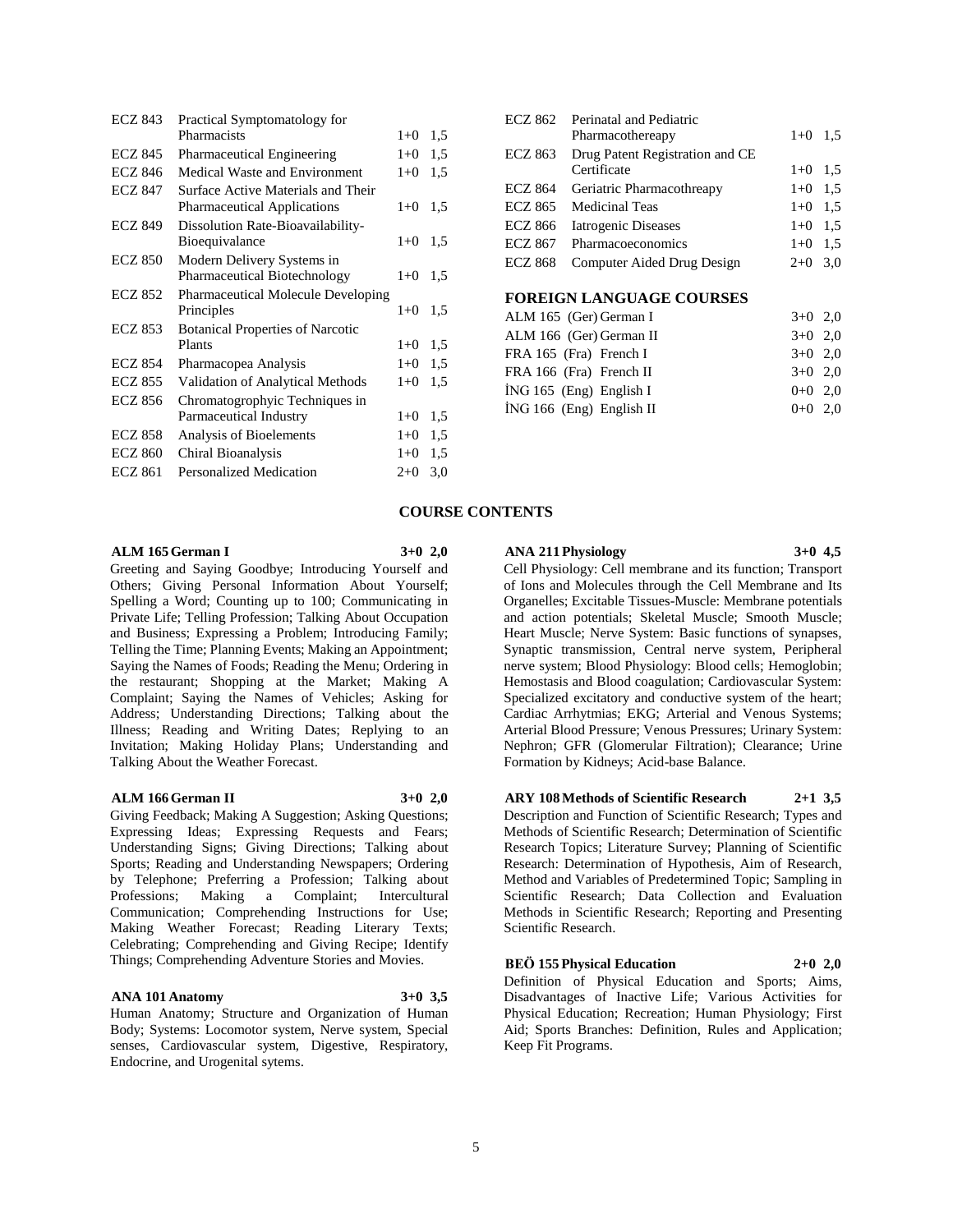#### **BİL 150 Fundamentals of Information Technology 4+0 5,0**

Introduction to Computer: History of Computer; Operating Systems: Introduction to operating systems: Office Software-Word Processors and Document Systems: General Characteristics of the Office Software; Office-Software-Spreadsheets Programs: Spreadsheets Programs; Office Software-Presentation Programs: Presentation Programs; E Mail-Personal Communication Management: General Characteristics of the E Mailing System; Effective use of the Internet and Internet Security; Network Technologies. Computer Hardware and Error Detection: Types of Computers; Social Networks and Social Media: Social Media and Introduction to Social Media; Special Application Software: Multimedia; Law and Ethics of Informatics: Intellectual Property and Informatics Law; E-Learning: Developments in E-Learning; E-Government Applications; Computer and Network Security; Latest Strategic Technologies of Informatics: Factors Affecting Technological Developments.

## **BİY 121 Medical Biology I 2+0 3,0**

Definition of Biological and Medical Biology; Biology Methods; Sub-disciplines of Biology and Medical Biology Pharmaceutical Place; Characteristics of Living Things and The Animate and Inanimate Differences; Inorganic and Organic Structure of The Cell: Water, Minerals and Electrolytes, Proteins, Fats, Carbohydrates, Vitamins, Enzymes, Hormones; The concept of Prokaryotic and Eukaryotic Cells and Organization of Genetic Material; Plant and Animal Cells Differences; Cell Shape and Size; Cell Membrane Structure and Functions; Cytoplasm and General Characteristics of Cell Organelles: Nucleus, Mitakondri, Endoplasmic Reticulum, Lysosome, Ribosome, Peroxisome, Microtubule, Golgi complex, as Plastid.

#### **BİY 122 Medical Biology II 2+0 3,0**

Nucleic Acids: DNA and RNA; Genetic and Mendel's Laws; Multipl allele; Gen Expresion; Transcripsion and Translasion (protein synthesis); Regulation of Gen Expresion; Recombination: Homolog Rekombinations in Procaryotes and Eucaryotes; Chromosomes: Structure and size; Mutations: Types of Mutation, Mutation Factors; Outosomal ve Gonosomal Genetic; Repair System in DNA; Genetic Engineering and Human Genom Project; Cell Divisions: Mitosis and Meiosis; Cell Metabolism; Cellular Aging and Cellular Death; Reproduction: Asexual and Sexual reproduction; Human Reproduction System: Spermatogenezis, Oogenezis and Fertilization; Animal Tissues: Epitel tissue, Connective and Support tissue, Muscle tissue and Nerve tissue; Plant Tissues: Meristem and permanent tissues

#### **BİY 346 Molecular Biology 1+0 1,5**

Structure of the Chromosome; Distribution of DNA between Chromosomes; Organization of Chromatin Fibers; Protein Components of the Chromosome; Chromosome Functions During the Cell Cycle; Description of Gene; Models for Control of Gene Expression; Expression of Operon.

#### **BİY 380 Ethnobotany 1+0 1,5**

Description of Ethno botany; History of Ethno botany; General use of plants; Plant structures for Ethno botanical use; Aim of plants use; Ethno botanical investigations methods; Collecting and identifying plants; Ethno botany in Turkey; Linguistics in Ethno botany and Turkish plant names; Different uses of plants in Turkey; Wild plants used for nutriment in Turkey.

## **ECZ 103 Pharmaceutical Terminology**

**and Orientation to Pharmacy 2+0 3,0** Terminology Related to Pharmacy: Terms on Pharmaceutical Technology, Pharmacology, Biochemistry, Pharmaceutical Toxicology, Pharmaceutical Chemistry, Pharmaceutical Microbiology, Pharmaceutical Biotechnology, Pharmaceutical Botany, Pharmacognosy, Analytical Chemistry; Printed Materials Related to Pharmacy and Their Chapters: Codex, Pharmacopoeia, Formularies; Pharmacy Education: Compulsory Courses, Elective Courses, Field Courses; Training Courses; Introduction of Working Areas of Pharmacists: Pharmacy, Corporate pharmacy, Pharmaceutical Warehouse, Drug Industry.

## **ECZ 107 Basic Laboratory Knowledge 1+0 1,5**

Introduction of Laboratory Glassware, Chemicals, Apparatus and Instruments; Possible Accidents of Chemical and Personal Origin and Their Prevention; Toxic, Explosive and Flammable Materials; Acids and Bases; Safety Operation Rules With Chemicals; Introduction of Laboratory Safety Equipments and Their Utilization Principles; Biological Hazards; Personal Prevention and Hygiene.

## **ECZ 109 History of Pharmacy 2+0 2,5**

Definition of Pharmacy; Historical Phases and Developments in Pharmacy; Pharmacy in Antiquity; Pharmacy in the Middle Ages; Pharmacy in the Middle East and Anatolian Turks; Drugs, pharmacies, pharmacy education in the Ottoman Empire; Drugs, pharmacies, pharmacy education in the Republic of Turkey.

## **ECZ 203 Applications of the**

**Pharmaceutical Microbiology 1+2 3,0** Microbiological Laboratory: Equipment; Preparation of the Microbial Media; Sterilization and Disinfection; Inoculation Techniques; Selective and Differential Media; Gram Staining; Spore Staining; Bacterial Carbohydrate Metabolism; Bacterial Protein Metabolism; Identification of the Enteric Bacteria; Culture of Throat; Antibiogram; The Fungi; Identification of the Blood Groups.

## **ECZ 211 Pathology 2+0 3,0**

Introduction to Pathology; Cellular Injury; Inflammation and Repair; Diseases Associated with Body Fluids and Circulation; Neoplasia; Immunopathology.

**ECZ 212 Pharmaceutical Botany Practicals 1+2 3,0** Introduction of the Light Microscope; Plant Cell Supporting Tissue; Stoma and Epidermis; Crystals Glandular and Nonglandular Hairs; Leaf and Fruit Morphology; Pinaceae;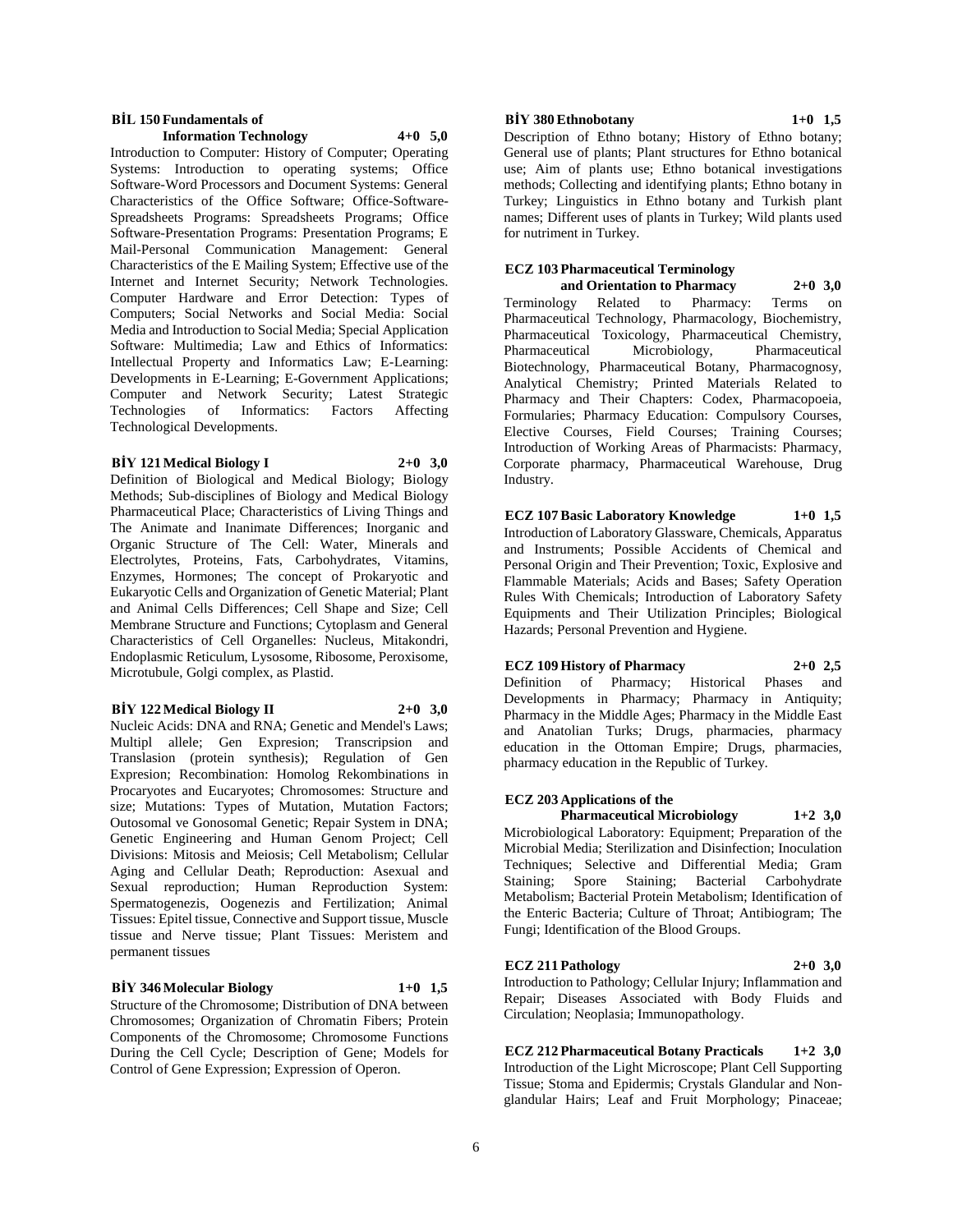Cupressaceae; Liliaceae; Iridaceae; Amaryllidaceae Ranunculaceae; Rosaceae; Euphorbiaceae Papaveraceae; Labiatae; CaryophyllaceaeCruciferae; Solanaceae; Leguminosae; Compositae; Drug Morphology.

#### **ECZ 214 Pharmacology I 2+0 3,0**

Introduction to Pharmacology; Historical Aspect of Pharmacology; Description of Disease State; Knowledge of Homeostasis; Description of Drugs; Types of Therapy and Pharmacotherapy; Subdivisions of Pharmacology; Pharmaco-dynamics and Pharmacokinetics; Application Routes for Drugs; Absorption; Transport Mechanisms across Cell Membrane; Distribution Characteristics of Drugs; Binding to Plasma Proteins; Metabolism and Elimination; Side Effects; Types of Toxic Effects; Simple and Special Toxic Effects; Allergy, Mutagenesis, Teratogenity; Carsinogenity; Factors Altering Drug Effects; Drug Interactions; Phases of New Drug Development; Sites of Action; Receptors, Ion Channels, Ion Pumps, Enzymes.

## **ECZ 214 Pharmacology I 2+0 3,0**

Introduction to Pharmacology; Historical Aspect of Pharmacology; Description of Disease State; Knowledge of Homeostasis; Description of Drugs; Types of Therapy and Pharmacotherapy; Subdivisions of Pharmacology; Pharmacotherapy; Subdivisions of Pharmacology; Pharmaco-dynamics and Pharmacokinetics; Application Routes for Drugs; Absorption; Transport Mechanisms across Cell Membrane; Distribution Characteristics of Drugs; Binding to Plasma Proteins; Metabolism and Elimination; Side Effects; Types of Toxic Effects; Simple and Special Toxic Effects; Allergy, Mutagenesis, Teratogenity; Carsinogenity; Factors Altering Drug Effects; Drug Interactions; Phases of New Drug Development; Sites of Action; Receptors, Ion Channels, Ion Pumps, Enzymes.

## **ECZ 215 Pharmaceutical Botany I 2+0 3,0**

Taxonomy; Nomenclature; Plant Identification; Flora of Turkey and related literatures and herbariums: Nomanclature of Drugs, Regnum Plantae: Description of plants: Root, Stem, Leaf, Flower, Fruit; Bacteriophyta, Cyanophyta (Eumycetes and Basidiomycetes), Lichenes, Pteridophyta (Equisetaceae, Lycopodiaceae, Aspidiaceae, Adianthaceae, Polypodiaceae, Aspleniaceae); Spermatophyta (Cycadaceae, Ginkgoaceae, Taxaceae, Pinaceae, Taxodiaceae, Cupressaceae, Ephedraceae, Poaceae, Palmae, Araceae, Liliaceae, Amaryllidaceae, Iridaceae).

## **ECZ 216 Pharmaceutical Botany II 2+0 3,0**

Orchidaceae, Piperaceae, Salicaceae, Juglandaceae, Fagaceae, Cannabinaceae, Santalaceae, Aristolochiaceae, Polgonaceae, Chenopodiaceae, Caryophyllaceae, Ranunculaceae, Lauraceae, Papaveraceae, Brassicaceae, Hamamelidaceae, Rosaceae, Fabaceae, Linaceae, Erythroxylaceae, Rutaceae, Polygalaceae, Euphorbiaceae, Anacardiaceae, Rhamnaceae, Vitaceae, Tiliaceae, Malvaceae, Sterculiaceae, Violaceae, Flacourtaceae, Punicaceae, Myrtaceae, Apiaceae, Styracaceae, Oleaceae, Loganiaceae, Gentianaceae, Apocynaceae, Convolvulaceae, Lamiaceae, Solanaceae, Scrophulariaceae, Rubiaceae, Caprifoliaceae, Valerianaceae, Asteraceae.

#### **ECZ 217 Radiopharmaceuticals and Their Quality Controls 1+0 1,5**

Radioactive Substances and History of Radiopharmaceuticals; Radioactive Degradation Routes and Examples; Kinetics of Radioactive Degradation and Description of Sample Problems; Explanation of Radioactivity Terms; Production of Radioactive Particles; Measurement of Radioactivity; Radioactivity Measuring Devices; Subjects to Pay Attention While Working With Radioactive Products; Protection from Radiation; Radioactive Labeling of Compounds; Quality Controls on Radiopharmaceuticals; Therapeutic Application of Radiopharmaceuticals.

**ECZ 218 Informatics Systems in Pharmacy 2+2 3,0** Content of Course: Computer implementations relation to Social Security Institution and other public institutions for pharmasists, and utilizitation of fundamental package programmes in terms of pharmaceutics (i.e. BYTE® and FARMAKOM® Pharmacy Programme).

#### **ECZ 219 Nutraceutical Compounds and Products 1+0 1,5**

Introduction to Nutraceuticals and Functional food; Importance of Nutraceuticals and Functional Food in Human Health and Diseases; Status and Nutraceuticals Trade and Functional Food in Turkey; European Union and the World; Importance of Trace Compounds in Nutrition; Problems Faced in the Production and Control of Nutraceuticals; Important Nutraceuticals: Vitamins, Antioxidants, Minerals, Fatty acids, Nucleotides, Amino acids, Phytosterols, Probiotics, Beta-carotene, Proteins, Plant extracts; Standardization and Stability of Nutraceuticals.

## **ECZ 222 Plants used in**

**Complementary Medicine 2+0 3,0** Chronology of Traditional Medicines; Shamanizm; Ayurvedic Medicine; Traditional Chinese Medicines (TCM); Unani System of Medicine; Folk Healers; Aromatherapy; Homeopathy, Naturopathy and other applications; Plants, drugs and their applications in Complementary Medicine Systems.

## **ECZ 223 Pharmacogenomy 1+0 1,5**

Genetic Material; Structure and Functions of Genes; Description of Pharmacogenomic and Pharmacogenetic; Importance of Pharmacogenomic and Pharmacogenetic in Response and Development of Drugs; Effects of Genetic Factors in Drug Pharmacokinetic and Pharmacodynamics; Pharmacogenomic and drug distributions, Pharmacogenomic and drug targets, Pharmacogenomic and side effects of drugs; Gene Expression and Polymorphism Methods; Pharmacogenetic Samples of Drug Metabolizing Enzymes, Receptors and Drug Tarnsporters; Gene Therapy; Pharmacogenomic and Proteomics; Significance of Pharmacogenomics in Pharmacy Education and Practice.

## **ECZ 224 Drugs used in Phytoherapy 2+0 3,0**

Definition of Phytotherapy and Phytotherapeutics and Its Relationship to Complementary Medicines; Plants and Drugs used as Therapeuticals in the World and in Turkey;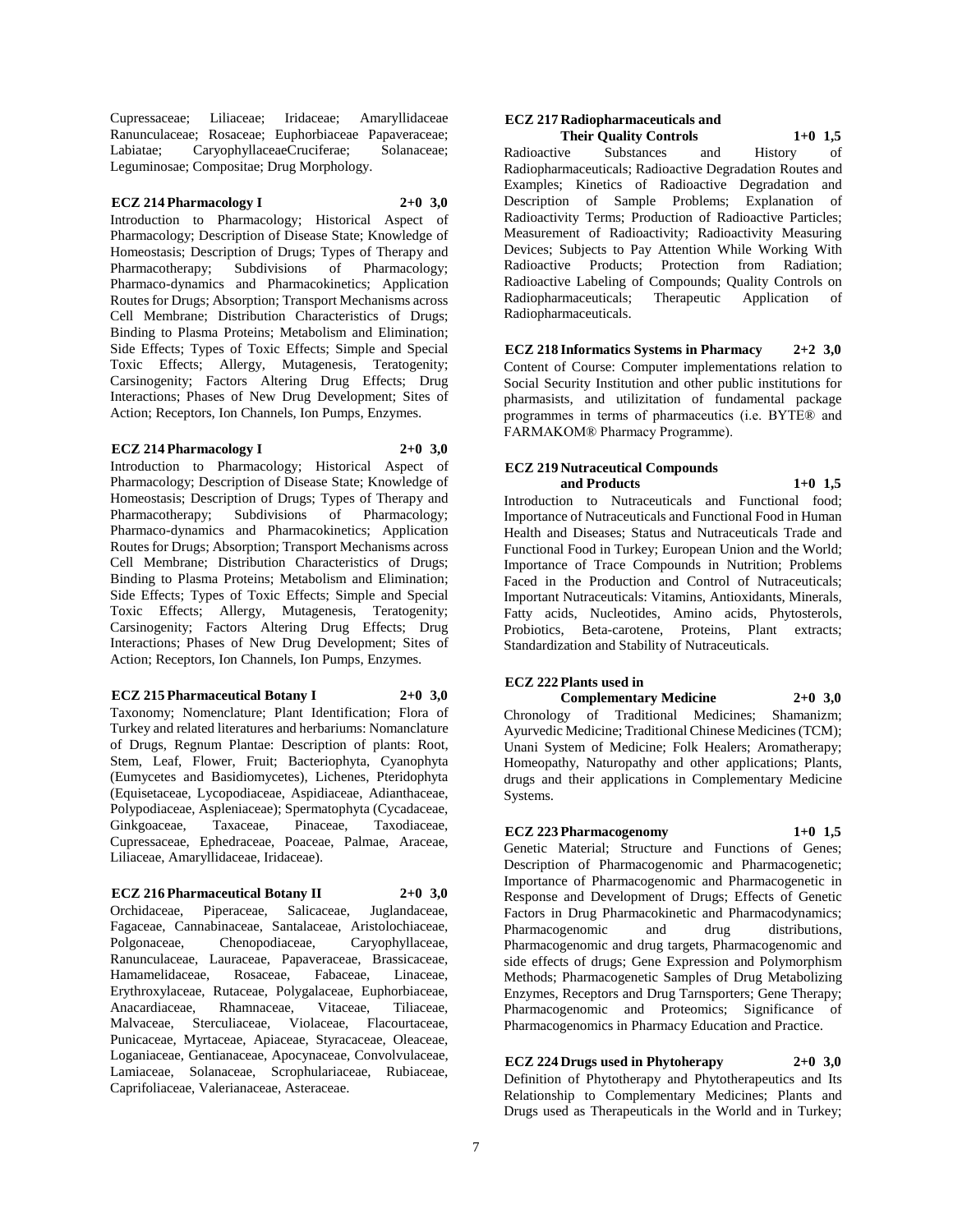Legislations; Plant Drugs In The European Pharmacopoeia; Quality Control Methods in Pharmacopoeias, Packaging and Storage.

**ECZ 225 Pharmaceutical Microbiology 3+0 4,5** History and Scope of the Microbiology; Prokaryotic and Eukaryotic Cell Structures; Microbial Nutrition; Microbial Growth and Effective Factors; Cultivation; Microbial Growth Control; Sterilization and Disinfection methods; Microbial Metabolism; Microbial Genetics; Antimicrobial Chemotherapy; Microbial Resistance Systems; Antimicrobial Activity Tests; Normal Microbiota of Human Body and the Pathogens; Viruses, Fungi, Protozoa, Algae; Diagnosis of Infectious Diseases.

**ECZ 228 Basics of Physical Pharmacy 1+0 1,5** Physical Properties of Drug Molecules; Solubility; Buffered and Isotonic Solutions; Colloids; Rheology; Application of Rheology in Pharmaceutical Technology; Determination of Rheological Properties; Newtonian Sytems; Non-newtonian Sytems; Viscosity; Physical Properties of Powders; Micromeritics; Reaction Kinetics; Diffusion and Dissolution; Interfacial Properties; Polymers.

**ECZ 301 Pharmaceutical Chemistry I 3+0 4,5** Factors Affecting Drug Action: Physicochemical factors: Solubulity, Ionisation, Steric factors; Chemical Properties; Chemical Bonds; Structural Properties; Some Functional Group's Addition to Activity: Isosteres and bioisostherism; Ways of Drug Metabolism: Phase I, Phase II reactions; Narcotic Anesthetics; Central Nerve System Drugs; Hypnotics and Sedatives: Physicopharmaceuticals, Tranquilizers, Neuroleptics, Antidepressants, Anticonvulsants, Central muscle relaxants.

**ECZ 302 Pharmaceutical Chemistry II 3+0 4,5** Histamine and Antihistaminics: Histamine H1 and Histamine H2 receptor blockers; Local Anesthetics; Analgesics: Narcotic analgesics, Non-narcotic analgesics; Peripheric Nerve System Drugs: Cholinergic, Anticholinergic, Adrenergic, Antiadrenergic: a1-a2, B1, B2 agonist, Antagonist drugs; Chemical Properties and the Ways of Synthesis; Metabolism; Structure-Activity Relationships.

## **ECZ 303 Pharmacognosy I 2+0 3,0**

Definition; History; Related Sciences; Cultivation; Harvesting; Drying; Storage; Packaging and Trade of Plant Drugs; Production of Active Ingredients From Plant Drugs By Extraction and Distillation And Their Purification; Quality Control of Plant Drugs; Biosynthesis in Plants; Carbohydrates; Gums; Mucilages and Plant Drugs Containing Them.

## **ECZ 304 Pharmacognosy II 2+0 3,0**

Glycosides: Description, Classification: Cyanogenic glycosides, Flavone glycosides, anthracene glycosides, Anthraquinones, Coumarins, Steroidal and triterpenic saponins; Chemical Structures; Tests and Assays; Glycoside Containing Drugs Listed in Turkish and European Pharmacopedias Or Used in Turkey: Description, Source

areas, Harvesting, Drying, Macroscopical and microscopical features, Chemical structures of active ingredients and their uses.

**ECZ 305 Pharmacognosy Practicals I 1+2 3,0** Identification of Plant Drugs; Organoleptic Features: Colour, Smell, Taste, Appearance; Macroscopical Features: According to the type of drug, Dimensions, Leaf features, Type of inflorescence, etc.; Identification of Powdered Drugs: Maydis amylum, Scillae bulbus, Quercus cortex, Salviae folium, Caryophyllae flos, Rhei radix, etc.; Through Staining With Reagents: Chloralhydrate, Sartur reagent, Sudan III, ink, water; Using Identification Keys; Identification of Unknown Drugs.

**ECZ 306 Pharmacognosy Practicals II 1+2 3,0** Extraction: Selection of solvent for extraction; Chromatography: Principles of thin layer chromatography and separation of atropine and papaverine by TLC; Carbohydrates; İdentification Tests: Gums and identification tests, Mucilages, Identification tests for agar, Swelling index; Glycosides: Identification tests for cyanogenic glycosides, Flavon glycosides, Anthracene glycosides, Cardiotonic glycosides, Saponins, Froathing index, Extraction and isolation of aescin, Investigations on laxative tablets.

## **ECZ 309 Pharmaceutical Technology I 3+0 4,5**

Water: Preparation of distilled and deionized water; Solutions: Conditions and kinetics of solubilization; Aromatic solutions: Their preparation and use; Non-aqueous Solutions: Syrups, Glyceril solutions, Collitories, Lotions, enemas, Their preparation and use; Aerosols; Rheology; Macromolecular Materials; Colloidal Materials and Preparations; Suspensions; Emulsions

**ECZ 310 Pharmaceutical Technology II 3+0 4,5** Ointments: General knowledge about ointment vehicles, Their preparation and package, Their physical, chemical and microbiological controls in vitro and in vivo studies; Suppositories: General knowledge and controls of vehicles like P.E.G., Witepsol and cacao oil, Preparation and controls of suppositories; Ovules: Ovules prepared using P.E.G., witepsol, cacao oil and glycerine-gelatine-water vehicles; Surgical Materials: Gauze, Cotton, Flaster, etc; Cera; Pastes; Dental Pastes; Bougies; Soaps; Extraction; Radiopharmaceutics; Contamination; Improvement of taste; Dyes; Antioxidant Materials.

#### **ECZ 311 Pharmaceutical Technology Practicals I 1+2 3,0**

Weighing: Use of weighs, Weighing powders, Liquids and semi-solids in various amounts; Measurement: Measurement of liquids; Dilution of Alcohol: Preparation of low degree alcohol using 96 degree alcohol; Solutions: Oxygen water, Aqueous iodine solutions, Aromatic solutions: Mentha, Melissa, Cinnamon; Potions: Riviere potion; Collitories: Iodine; Syrups: Simple syrup, Belladone syrup; Emulsions: Liquid paraffine, Olive oil, Castor oil emulsions; Suspensions: Zinc oxide, Barium sulfate suspensions.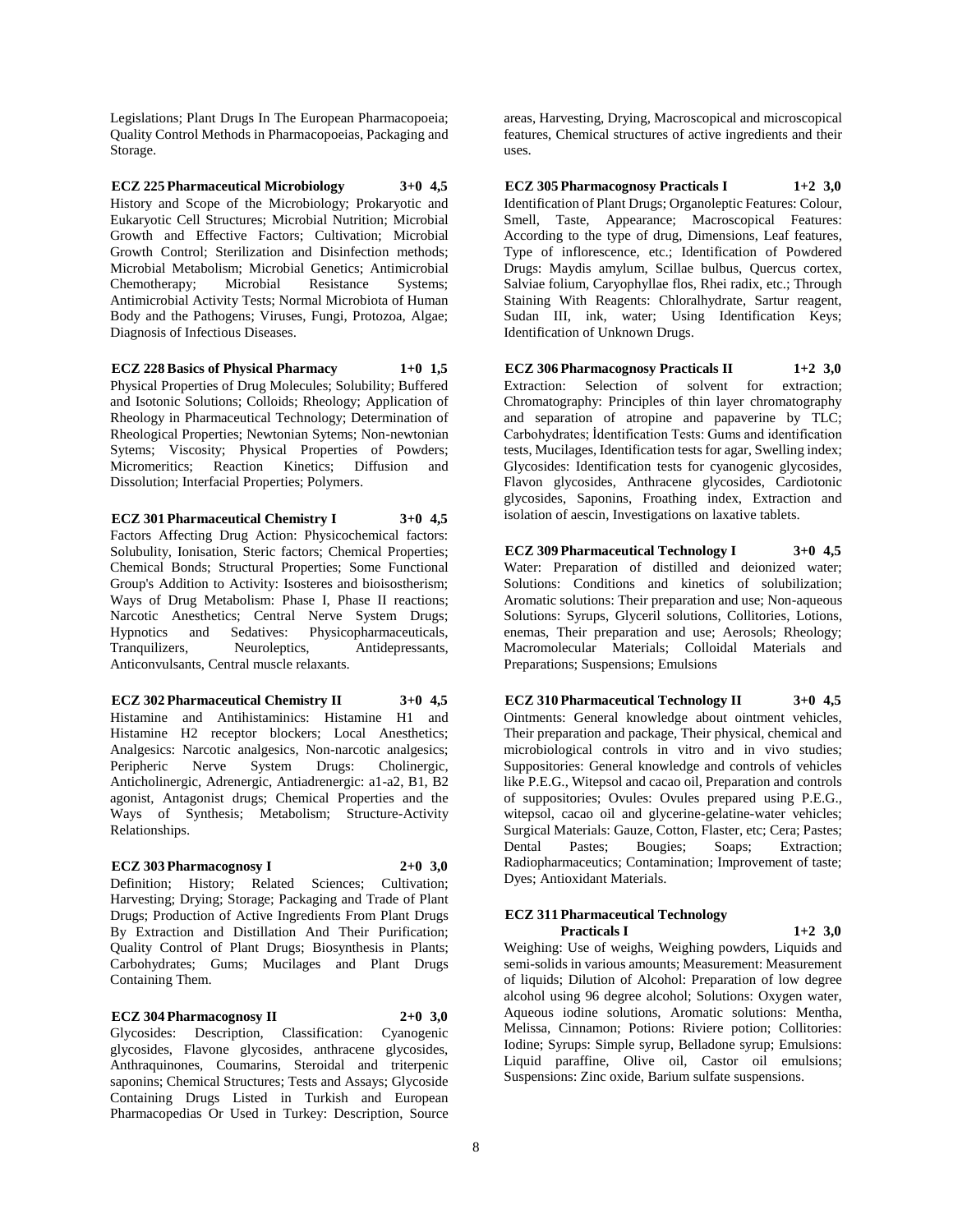#### **ECZ 312 Pharmaceutical Technology Practicals II 1+2 3,0**

Ointments: With boric acid, Ichtiyole, etc; Creams: Hand, Cleansing, Cold, Shaving, Baby creams, etc; Powders: Compact powders; Sun Preparations: Photodamage, Sun filter creams, etc; Deodorants: Creams and gels; Lotions: Pre- and post-shaving lotions, etc; Pastes; Cleansing milk; Oral waters; Shampoos.

## **ECZ 315 Pharmacology II 2+0 3,0**

Infectious Diseases and Chemotherapeutics; Antibiotics with Narrow and Broad Spectra; Penicillin and Cephalosporins; Antibiotics of Macrolide Group; Tetracyclines; Antibiotics of Aminoglycoside Group; Quinolones; Sulfonamides; Urinary Antiseptics; Antituberculins and Antilepral Drugs; Antiviral Drugs and AIDS Therapy; Antiprotozoal Drugs; Anthelmintic Drugs; Antifungal Drugs; Drugs against Ectoparasites; Cancer and Antineoplastic Drugs; Drugs Effective on Immune System; Otakoids; Histamine and Antihistaminic Drugs; Serotonin; Plasma Quinines; Angiotensins; Endothelins; Nitric oxide; Atrial Natriuretic Peptide; Prostaglandins and Leukotrienes.

## **ECZ 316 Pharmacology III 2+0 3,0**

Pharmacology of Autonomic Nervous System; Parasympathetic System; Parasympathomimetic Drugs; Acetylcholine and Choline Esters; Cholinesterase and Anticholinesterase Drugs; Glaucom; Myastenia gravis; Parasympatholytics; Atropine and its Congeners; Sympathetic System; Sympathomimetic Drugs; Catecholamines; Noradrenaline; Adrenaline; Dopamine; Sympatholytic Drugs; Ganglion Blockers; Neuromuscular Blocking Drugs; Pharmacology of Cardiovascular System; Drugs Effective on Cardiac Failure; Cardiotonic Glycosides; Angina pectoris; Myocard Infarct; Organic Nitrites; Arrhythmias and Antiarrhythmic Drugs; Hypertension and Antihypertensive Drugs; Diuretics; Peripheral Circulatory Disorders and Affecting Drugs; Anticoagulant and Antiaggregating Drugs; Hematinic Drugs.

## **ECZ 317 Medicinal Biochemistry 1+0 1,5**

Introduction to medicinal biochemistry; Importance of enzymes in diagnosis; Description of enzyme and izoenzyme; Classification of enzymes; Targets for enzymes; Carbohydrates metabolism disorders; Lipids of plasma and arteriosclerosis; Iron metabolism; Importance of hormones in clinic; Tumor markers; Development of cancer; Protein tumor markers; Enzyme tumor markers; Hormones tumor markers; Secreted tumor antigens.

**ECZ 318 Pharmaceutical Biotechnology 1+0 1,5** Biotechnology and its Application: Definition and Food; Medicinal; Enzyme; Plant; Environment; Genetic Applications; Pharmaceutical Biotechnology: Definition; Structures and Functions of DNA; Vectors and DNA Technology; Gene Cloning; Cell Fusion Techniques; Pharmaceutical Biotechnology Products: Hormones; Enzymes; Monoclonal Antibodies; Drugs of Peptide/Protein Structure: Oligosaccharides; Recombinant Vaccines; Adjuvant; Production of Bioactive Natural Product by Fermentation: Biotransformation/microbial transformation techniques; Industrially Significant Natural Products Obtained by Microbial Transformations; Biomimetic and Biocatalysis Reactions; Biocatalysis.

## **ECZ 319 Clinical Microbiology 1+0 1,5**

Scope of The Clinical Microbiology; The Ethyological Diagnosis; Principles of the Diagnostic Clinical Microbiology; General Clinical Microbiology Studies; Communication Between Physician and Laboratory; Diagnosis of the Bacterial and the Fungal Infections; Importance of the Normal Micro biota; Laboratory Aids in the Selection of Antimicrobial Therapy; Normal Micro biota and the Pathogens; Mycological Infections; Viral Infections; Parasitical Infections.

**ECZ 321 Pharmaceutical Chemistry Practicals I 1+2 3,0**

Organic Syntheses: Materials and methods used in organic syntheses; Methods of Extraction and Purification: Distillation; Crystallization; Physical methods; Chromatographic methods; Electrophoresis; Determination of melting point; Investigation of Reaction Mechanisms: Yields of reactions and factors affecting yield; Some Synthetic Methods Synthesis of Some Organic Compounds; Uv and Ir Spectroscopic Techniques and Their Applications; Spectral Methods In Reaction Control and in Structure Elucidation.

# **ECZ 322 Pharmaceutical Chemistry**

**Practicals II 1+2 3,0** Organic Syntheses: Materials and methods used in organic syntheses; Methods of Extraction and Purification: Distillation; Crystallization; Physical methods; Chromatographic methods; Electrophoresis; Determination of melting point; Investigation of Reaction Mechanisms: Yields of reactions and factors affecting yield; Some Synthetic Methods; Synthesis of Some Organic Compounds; Nmr and Mass Spectroscopic Techniques Besides Uv and Ir and Their Applications; Spectral Methods in Reaction Control And In Structure Elucidation.

**ECZ 325 Pharmaceutical Preformulation 1+0 1,5** Factorial Design; Preformulation; Physicochemical Analyses of Active Substance; Investigation of Dissolution Properties; Pka Value; Dissolution Rate; Stability of Solutions; Particle Size; Density; Relationship Between Active Substance And Excipient; Investigation of Stability; Formulation And Production; Factors Affecting Production; Application To Large Scale Production; Production Controls/Process Controls/In-Process Controls.

**ECZ 327 Drug Stability 1+0 1,5** Definition and Classification of Stability; Preparation of Stability Protocol; Climate Zones; Factors Affecting Stability; Reaction Orders; Reaction Rate and Influence of Temperature on Reaction Rate; Stability Test Laboratories and Stability Cabins; Accelerated and Long Term Stability Tests; Stabilizing Agents; Stability Control Criteria According to Pharmaceutical Forms.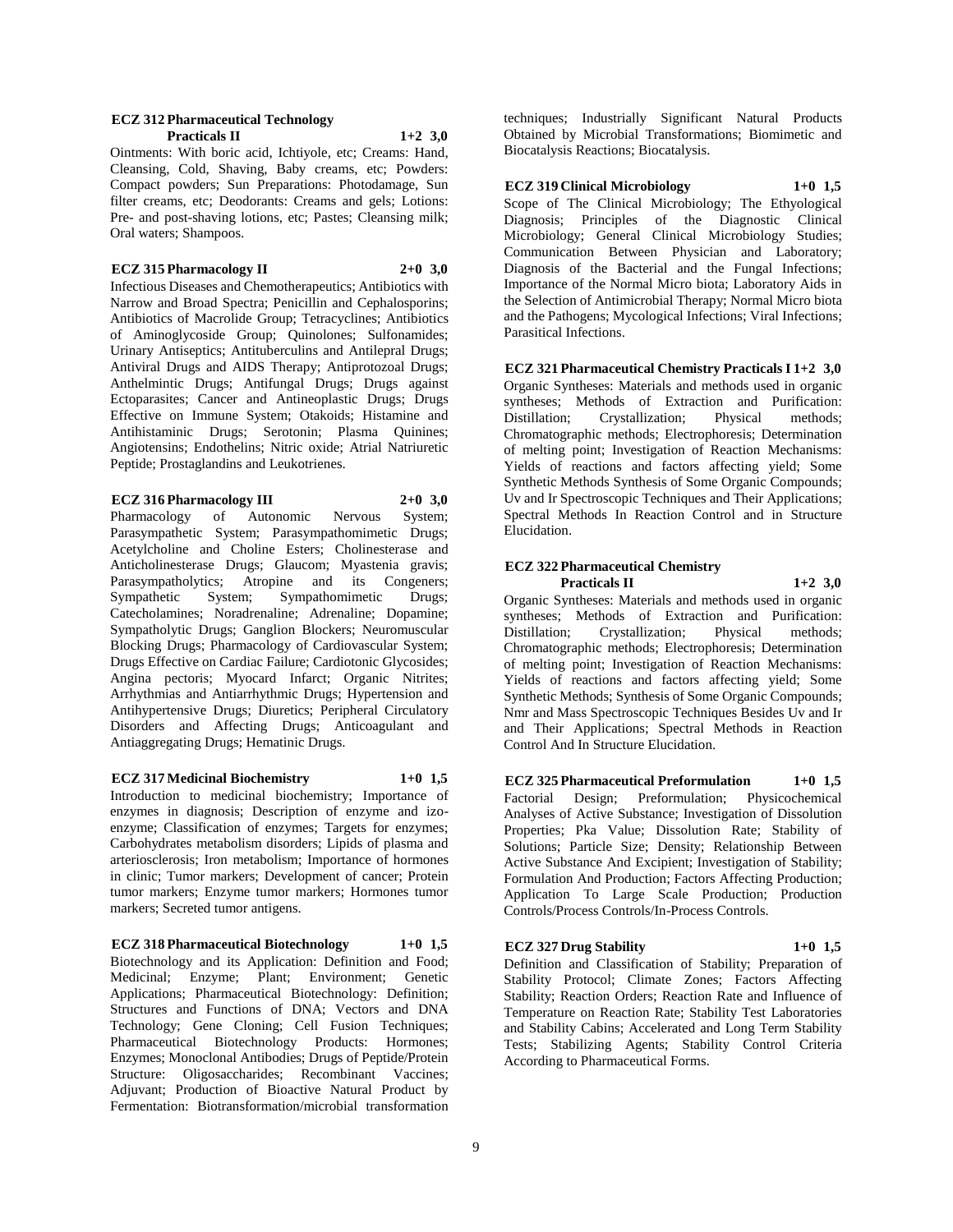#### **ECZ 330 Pharmaceutical Analysis and Separation 1+0 1,5**

Separation and Purification; Sublimation; Filtration; Extraction; Determination of Physical Constants; Melting Point; Boiling Point; Determination of Density; Measurement of Refraction; Measurement of Polarization; Spectroscopic Methods; Chromatographic Methods; Capillary Electrophoresis;

#### **ECZ 331 Food Safety 1+0 1,5**

Food Safety and its Importance; Analyses and Safety of Critical Control Points in Food Technology; Evaluation of Assay Results; Protein Analyses; Oil Analyses; Carbohydrate Analyses; Vitamin Analyses; Inorganic Element Analyses; Some Special Analyses ( milk; milk products; meat; meat products; sweet foods etc); Food Additives; Food Conservation Methods; Food Contaminations;

## **ECZ 332 Herbal Drug Preparations 2+0 3,0**

Extracts, tinctures, essential oils fats, pure compounds obtained frommedicinal plants listed in the European Pharmacopeia (Ph.Eur). Their origins, preparations, standards and quality control methods, storage conditions. Current status of Herbal Drug Preparations in Turkey and in the World markets; production methods of plant drugs and their standards.

#### **ECZ 333 Nomenclature of Organic Compounds and Drugs Content 1+0 1,5**

Classification of organic compounds according to the chemical chain, Aliphatic compound, Saturated hydrocarbons (alkenes), Semisaturated hydrocarbons (alkenes), Unsaturated hydrocarbons (alkynes), Cyclic compound, Cyclic hydrocarbons or homocyclic compounds, Heterocyclic compounds, Classification of organic compounds according to the functional groups on the chemical chain;Active unsaturation, Alcohol and phenol, Ether and phenolic ether, Metal salts of alcohols (alcoholate or alkoxide) and phenols (phenolate or phenoxide), Epoxide, Alkyl and aryl halides, Functional groups bearing carbonly moiety, Nitrogen bearing functional groups, Sulphur bearing functional groups, Polyfunctional groups, Nomenclature of some selected samples of organic compounds having therap.

## **ECZ 334 Clinical Parasitology 1+0 1,5**

Scope of the Clinical Parasitology, Protozoa, (Intestinal, Urogenital, Blood and Tissue Protozoa), Trematodes, Cestodes, Nematodes (Intestinal and Tissue Nematodes, Larval Nematodes), Pathogenesis and Epidemiology, Clinical Findings, Diagnosis, Treatment and Control of the Parasitical Enfectinons.

## **ECZ 337 Cosmetic Herbs 1+0 1,5**

Introduction; Cosmetic herbs from past to present, Local names and growing areas of cosmetic herbs; Morphological and anatomical characteristics of medicinal plants effective in skin care (skin spots, itching, acne, skin eruption, erythema, etc.); Morphological and anatomical characteristics of medicinal plants effective in hair care (hair loses, hair care, ect.); Morphological and anatomical

characteristics of medicinal plants used in bathing;, Morphological and anatomical characteristics of medicinal plants effective in foot care; Morphological and anatomical characteristics of medicinal plants used in natural tonics and creams.

**ECZ 339 Cancer Biology & Oncogenetics 1+0 1,5** Definition of Cancer; Oncogenesis; Etiological Factors in Cancer; Cancer and the Immune System; Proliferation and Invasion of Cancer; Stages of Metastasis and Role of Enzymes; Angiogenesis; Chromosome and Gene Mutations in Cancer Formation; Major Signal Transduction Pathways; Epigenetics and Environmental Factors in Cancer; Protooncogenes; Oncogenes; Relationship of Tumor Suppressor Genes with Sporadic and Familial Cancer; Pharmacogenetics in Cancer Treatment; Immunohistochemistry and Molecular Diagnostics Tests.

**ECZ 340 Natural Anticancer Compounds 1+0 1,5** Plants used in cancer treatment; Microorganisms used in cancer treatment; Marine products used in cancer treatment; Natural Compounds Groups with Anticancer Activity: Terpenes, Alkaloids, Polysaccharides, Peptides, Sterols, Polyphenols: Flavonoids, Proanthocyanidins, Stilbens, Lignans; Major Natural Anticancer Compounds: Vinbilastine, Vincristine, Taxol, Podophyllotoxin, Peltatins, Etoposide, Sulforaphane, Resveratrol, Genistein, Tea polyphenols, Bryostatin, Dolastatin.

## **ECZ 341 Poisonous Plants in Turkey 1+0 1,5**

Definition of Poisonous Plants and Mushrooms; Plants and mushroom poisoning (general information, statistical data, cases in Turkey), Toxic parts of plants; Plants with Cardiotonic Glycosides (Digitalis, Scilla, Nerium); Plants with Alkaloid (Colchicum, Veratrum, Aconitum, Delphinium, Viscum album, Taxus baccata, Ricinus communis; Papaver Somniferum, Cannabis sativa, Secale cornutum, Ipomoea, Peganum, Atropa bellodonna, Hyoscyamus niger, Mandragora autumnalis, Erythroxylon coca);Classification of Species; Macroscopic and Microscopic Characteristics; Habitats and Distribution; Causes of Mushroom Poisonings.

**ECZ 342 Drug Production in Turkey 1+0 1,5** Research-Development Studies on Drugs; Production Methods of Starting Material for Drugs; Production Methods of Aspirin and Paracetamol in Industry; Production Methods of Tranquillizers Penicilline Derivatives: Chemotherapeutics; Sulphonamide derivatives and trimethoprim; Production Methods of Some Compounds Produced in Turkey by Using Industrial Waste.

**ECZ 344 Drug Analysis of Biological Samples 1+0 1,5** Biological fluids, Storage of samples, Extraction methods, Drying organic phase, Source of contaminants and artifacts, Analysis methods, Method selection, Evaluation of results.

**ECZ 346 Pharmaceutical Nanotechnology 2+0 3,0** Properties of Nanotechnological Drug Delivery Systems; Polymers in Drug Release; Selection of Correct Polymer for Biological Applications; Polymer Characterization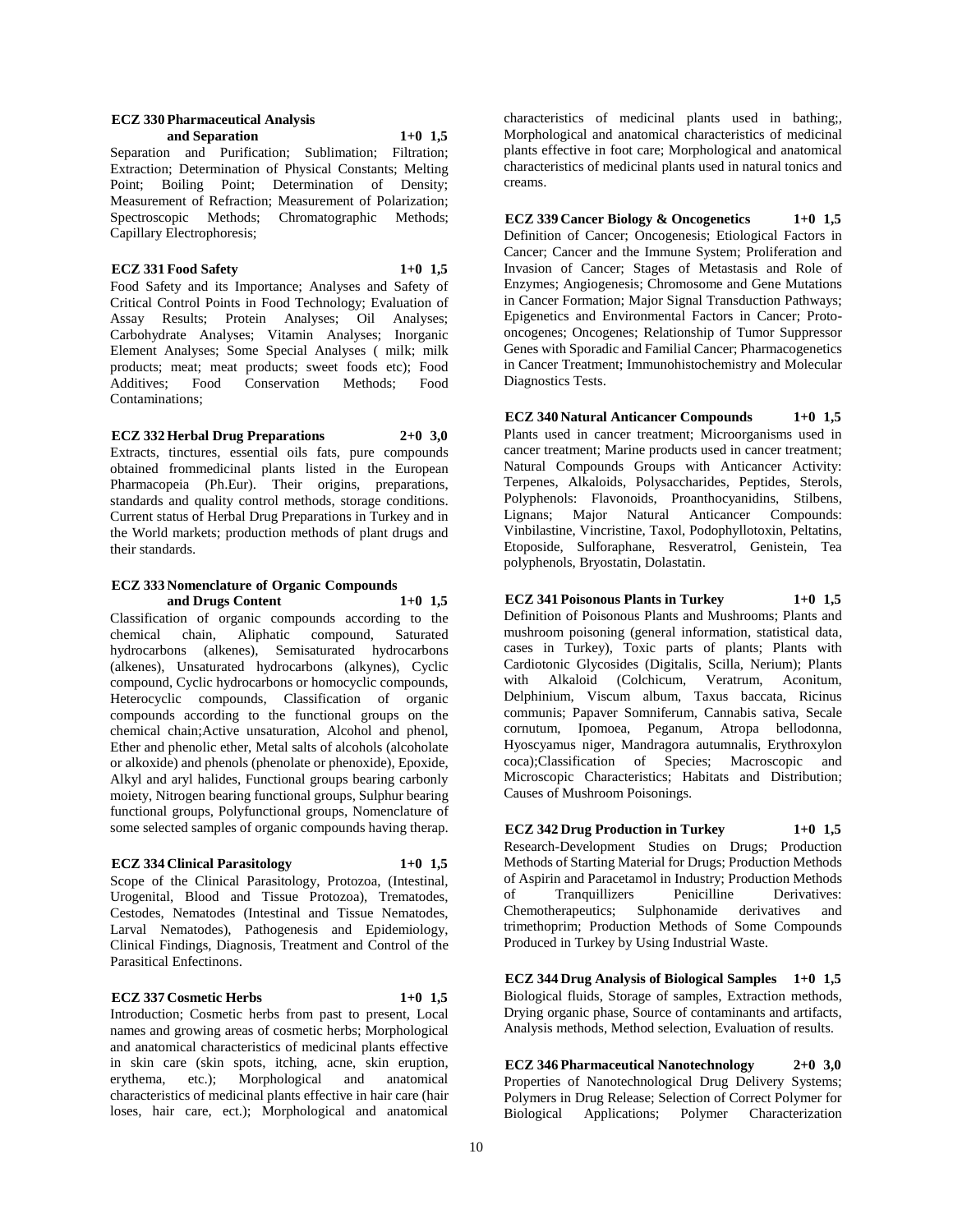Techniques; Characterization of Nanotechnological Drug Delivery Systems; Bioavailability of Nanotechnological Drug Delivery Systems; Nanoparticles; Polymeric Nanoparticles for Drug Delivery; Solid Lipid Nanoparticles; Liposomes; Niosomes; Microemulsions; Microsponges.

#### **ECZ 348 Pharmaceutical Unit Operations and Calculations 2+0 3,0**

Pharmaceutical Unit Operations: Grinding, Mixing, Heating, Drying, Filtration, Sterilization, Solubilization, Sieving, Distillation, Lyophilization, Evaporation; Pharmaceutical Preformulation Processes; Granulation Methods; Coating Methods; Measurement Units Used in Pharmacy and Their Convertions; Volume, Weight, Density, Concentration and Percentage Calculations; Dilutions; Reducing and Increasing Formulation; Calculation of Doses: Children and Old Doses; Calculations of Isotonicity, Granulation, Shelf-life and f2 Similarity Factor.

## **ECZ 352 Hormone Biochemistry 1+0 1,5**

Endocrine System; General Properties and Classification of Hormones; Effect Mechanism of Hormones; Gastrointestinal System Hormones; Hypothalamus and Hypophysis Hormones; Thyroid Hormones; Hormones that Regulate Calcium and Phosphor Metabolism; Pancreas Hormones; Hormones of Adrenal Glands; Sex Hormones; Placenta Hormones; Endocrine Disorders, Methods for Hormone

## **ECZ 354 Immunology 1+0 1,5**

Determination.

History and Scope of Immunology; Immunization to Infectious Diseases; Tissues and Cells of the Immune System; Antigens and Immunogens; Immune Response to Antigens; Antibodies; The Complement System; Vaccines and Antiserums; Immune System Deficiency; Immunopathology; Autoimmunity; Transplantation Immunity; Tumor Immunity; Clinical Immunology; Serology.

**ECZ 401 Pharmaceutical Chemistry III 2+0 3,0** Drugs Affecting Digestion Channel: Emetics; anti-emetics; Drugs Enhancing Gastric Acidity: Antacids and gastric secretion inhibitors; Collagogs; Drugs Used in Hepatic Dysfunctions: Laxatives; Anti-diarrheae drugs; Diagnostic Drugs; Drugs Affecting Endocrine System: Steroids.

**ECZ 402 Pharmaceutical Chemistry IV 2+0 3,0** Antibacterial Drugs: Sulfonamides; Urinary antibacterial; Antibiotics; Antihelmentic Drugs: Antinematodes; Sestodes; Trematodes; Filarias; Antifungal Drugs: Anticoagulants; Antitussives; Drugs Used Against Gout and Hyperurisemia and Antineoplastic Drugs.

**ECZ 406 Pharmaceutical Legislations 2+0 3,0** Codex Law of 767; Pharmaceutical and Medical Law of 1262; Law of 6197 on Pharmacists and Pharmacies; Regulation of 13.10.1992 on Pharmacies and Services of Pharmacies: Documents needed to run a pharmacy or pharmaceutical warehouse, Drugs and records which must be available in a pharmacy; Deontology Regulation of Turkish Pharmacists; Law of 6643 on Association of Turkish

Harmacists; Declaration of 14.08.1984 on Drug Prices; Law of 3977 on Cosmetics; Regulation on Cosmetics.

**ECZ 407 Pharmacognosy III 2+0 3,0** Tannins: Gallic and catechic tannins; Alkaloids: Pyrrol; Pyridine; Indole; Quinoline; Isoquinoline; Imidazole; Tropane; Diterpene; Steroidal; Terpenoidal; etc.; Organic Acids; Alcohols and Esters; Lipids; Fixed Oils; Waxes; Drugs Containing These Ingredients In Turkish And European Pharmacopoeias Or Used In Turkey: Description; Source areas; Harvesting; Drying; Macroscopical and microscopical features, Chemical structures of active ingredients and their uses.

**ECZ 409 Pharmacognosy Practicals III 1+2 3,0** Tannins: Identification tests; Production of medicinal tannin; Assays for catechic tannin and catechin; General Identification Tests Using: Hager reagent; Bouchardat reagent; Dragendorf reagent; Mayer reagent; Identification of Xanthine Derivatives: Caffeine; Tropane Alkaloids; Total Alkaloid Assay In Chinae Cortex; Examination of Alkaloids By Tlc In Chinae Cortex; Isolation of Caffeine from Theae Folium; Pharmacopoeial Analysis of a Plant Drug; Halucinogenics; Identification Tests for Cannabis.

**ECZ 411 Pharmaceutical Technology III 3+0 4,5** Contamination; Parenteral Solutions: Isotonicity; Isohidrocity; Sterilization; Tests of sterility and pirogenity; Ophthalmic Preparations: Preparation and sterilization of eye drops; Powders; Paquets; Cachets; Pilules; Granules; Pastilles; Capsules: Soft capsules; Controls of capsules; Microcapsules: Methods of microencapsulationcoacervation; Phase separation; Polymerization; Electrostatic; Mechanical methods; Vapor condensation.

**ECZ 412 Pharmaceutical Technology IV 3+0 4,5** Tablets; Coated Tablets; Controls on Tablets; Dragees; Long Term Effect Preparations: Depot preparations; Novel Drug Delivery Systems: Microparticles; Liposomes; Nanoparticles; Bioadhesive Systems; Packaging Materials; Biopharmacy; Pharmacokinetics: Absorption; Distribution; Metabolism and Elimination of drugs; Stability; Incompatibility; Prescription; GMP (Good Manufacturing Practice); GLP (Good Laboratory Practice).

#### **ECZ 413 Pharmaceutical Technology Practicals III 1+2 3,0**

Parenteral Solutions: Preparation of parenteral solutions; Isotonicity; Isohidrocity; Sterilization: Tests of sterility and Pirogenity and other controls; Ophthalmic Solutions: Preparation and sterilization of eye drops; Calculation of isotonicity; Opthalmic baths; Nasal Drops; Ear Drops; Paquets; Hard Gelatine Capsules: Their calculation and preparation; Pilules; Suppositories: Preparation and quality controls of rectal and vaginal suppositories.

## **ECZ 414 Pharmaceutical Technology**

**Practicals IV 1+2 3,0**

Granules: Granulation techniques-dry and wet granulation; Effervescent granules; Controls on granules; Tablets: Preparation of tablets-direct Compression; Dry and wet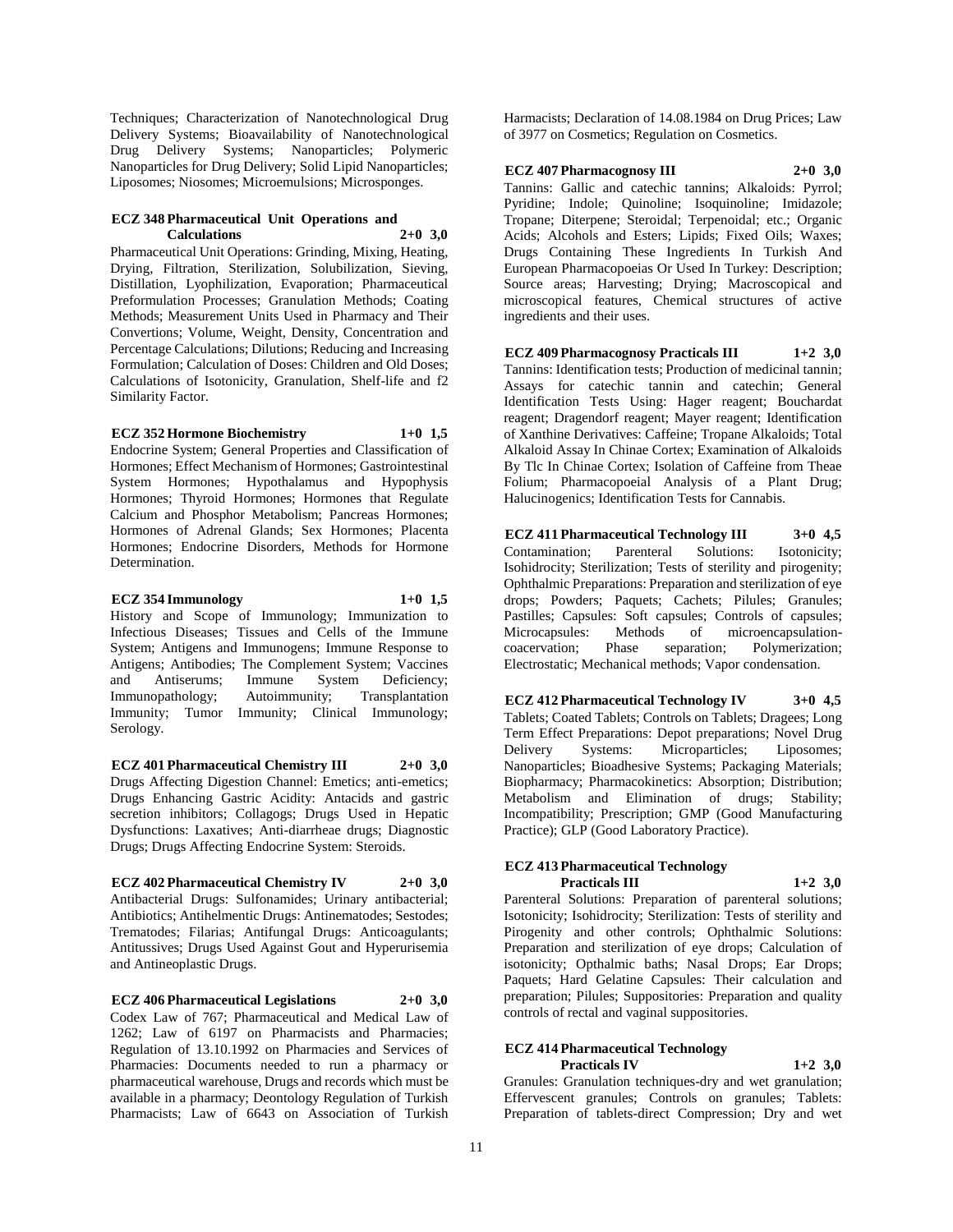granulation methods; Controls on tablets; Effervescent Tablets: Their preparation and controls; Preparation of Dragees: Sugar coating processes; Film Coating: Film coating processes; Controls of Coated Dosage Forms; Controls of Surgical and Packaging Materials: Controls of distilled water; Gauze; Cotton; Drug bottle).

## **ECZ 415 Pharmaceutical Technology Practicals 1+2 3,0**

Isolations of Toxic Compounds From the Body and Their Identifications; Determinations; Manupilations; Chemical Methods For the Qualitative and Semiquantitative Determinations of Compounds Isolated from Biological Material: Blood; Urine; Examples of Substances Assayed; Certain Drugs: Salicylic acid; Barbiturate; Alcohol; Aldehydes; Organic Solvents: Chloroform; Carbontetrachloride; Phenols; Heavy Metals: Mercury; Bismuth; Arsenic; Carbonmonoxide; Cyanide and Various Narcotic Agents: Morphine; Cocaine; Marijuana.

## **ECZ 420 Essential Oils 1+0 1,5**

Essential Oil Bearing (Aromatic) Plants of Turkey: Source areas; Harvesting; Drying; Packaging; Storage and Cultivation; Quality controls; Moisture Content; Essential Oil Content; Ash Content; Foreign Matter Content; Industrial Production of Essential Oils: Conformation to specifications of essential oils, Their economical importance; Their place in world trade; Medical uses; Aromatherapy: Uses, Food, Pharmaceutical, Chemical, Cosmetics, Perfumery; Household Goods Industries.

#### **ECZ 421 Pharmaceutical Chemistry Practicals III 1+2 3,0**

Qualitative Organic Compound Analysis: Assays on physical properties: Colour; Smell; Taste; Feature; Elemental Analysis: Solubility; Determination of acidic or basic properties of compounds; Identification of functional groups: Alcohol; Phenol; Acid; Ester; Amide; Aldehyde; Ketone; Amine; etc.; Specific Reactions for Carbohydrate Derivatives; Specific Tests for Identification of Drugs; Structure Elucidation of Compounds by Interpretation of Spectral Data

#### **ECZ 422 Pharmaceutical Chemistry Practicals IV 1+2 3,0**

Quantitative Drug Analysis: Titrimetric methods; Acidimetry-alcalimetry; Nitritometry; Argentometry; Iodometry-bromometry; Permanganimetry; Cerimetry; Titrations done in the Non-aqueous-medium: With perchloric acid or sodium methoxyde; Pharmacopoea analysis: Chemical, Physicochemical, Physical, s Biological; Specific in Identification of Some Drugs; Structure Elucidation of Compounds by Interpretation of Spectral Data.

#### **ECZ 424 Analytical Methods Used in Food Analysis 2+0 3,0**

General classification and evaluation of therapeutic (anticancer, antioxidant), toxic (neurotoxic, carcinogen and mutagenic) and metabolism supporting (vitamins, minerals) compounds taken via food; Their effects on human health; Recent and new spectrophotometric, chromatographic and

electroanalytic methods used in the analyses of these compounds.

**ECZ 425 Pharmaceutical Toxicology I 2+0 3,0** General Information on Toxicology and Poisons; Intake; Absorption; Distribution and Elimination of Poisons; Toxic Effect Mechanisms; Genetic Toxicology; Systemic Toxicology; Important Toxic Substances Used In Environment And Industry; Natural Poisons.

**ECZ 426 Pharmaceutical Toxicology II 2+0 3,0** Sensitization (Drug Allergy); Genetic Based Drug Toxicity; Complex Toxic Effects Related To Long-Term Usage of Chemical Substances; Adverse Drug Reactions; Toxic Drug Interactions; Drug Usage During Pregnancy; Drug Abuse And Dependence; Doping Substances Used In Sports; Principles of First Aid and Treatment of Poisoning.

**ECZ 427 Pharmacology IV 3+0 4,5** Pharmacology of Endocrine System; Endocrine Diseases; Hormones of Pituitary and Hypothalamus; Thyroid and Parathyroid Hormones; Pancreatic Hormones; Diabetes; Hormones of Adrenal Glands; Pharmacology of Central Nervous System; General and Local Anestethetics; Sedative and Hypnotic Drugs; Alcohol and Alcoholism; Stimulants of Central Nervous System; Skeletal Muscle Relaxants; Antiepileptic Drugs; Drugs Used for Treatment of Parkinson Disease; Antipsychotic Drugs; Anxiety; Depression; Bipolar Disease; Schizophrenia; Narcotic Analgesics; Morphine and Endogenous Opioid System; Opioid Antagonists; Non narcotic Analgesics; Antipyretic Drugs; Non-steroidal Antiinflammatory Drugs; Drug Abuse; Drug and Substance Dependence; Miscellaneous: Laxatives and Purgatives; Antidiarrheic Drugs; Drugs Used for Ulcer Treatment.

**ECZ 429 Practice of Pharmacology 1+2 3,0** Introduction to Experimental Pharmacology; Ethical Regulations in Pharmacology; Introduction to Animal House; Dissection; Isolated Organ Bath Experiments; Fundus, Duodenum, Ileum, Vas Deferens; Pain and Inflammation Experiments; Molecular and Cellular Pharmacology: Demonstration in cell culture laboratory; Behavioral Pharmacology: Depression and anxiety models, Learning behavior, Motor activity; Cardiovascular Pharmacology: In vitro and in situ blood pressure recording; Evaluation of Results and Statistical Calculations.

## **ECZ 431 Neuropharmacology 2+0 3,0**

Cellular Components of the Central Nervous System, Physiological and Electrical Properties of the Cell Neurotransmitter, Neurohormone and Neuromodulator Systems and Signal Transduction Mechanisms in the Central Nervous System; Amine Neurotransmitters of the Central Nervous System; Amino Acid and Peptide Neurotransmitters of the Central Nervous System; Drug Mechanism of Actions in Neuropharmacology; The Pathophysiology of Neurological Diseases; Pharmacology of Antiepileptic Drugs; Pharmacology of Anti-Parkinson Drugs; Pharmacology of Drugs Used in the Treatment of Dementia; Pharmacology of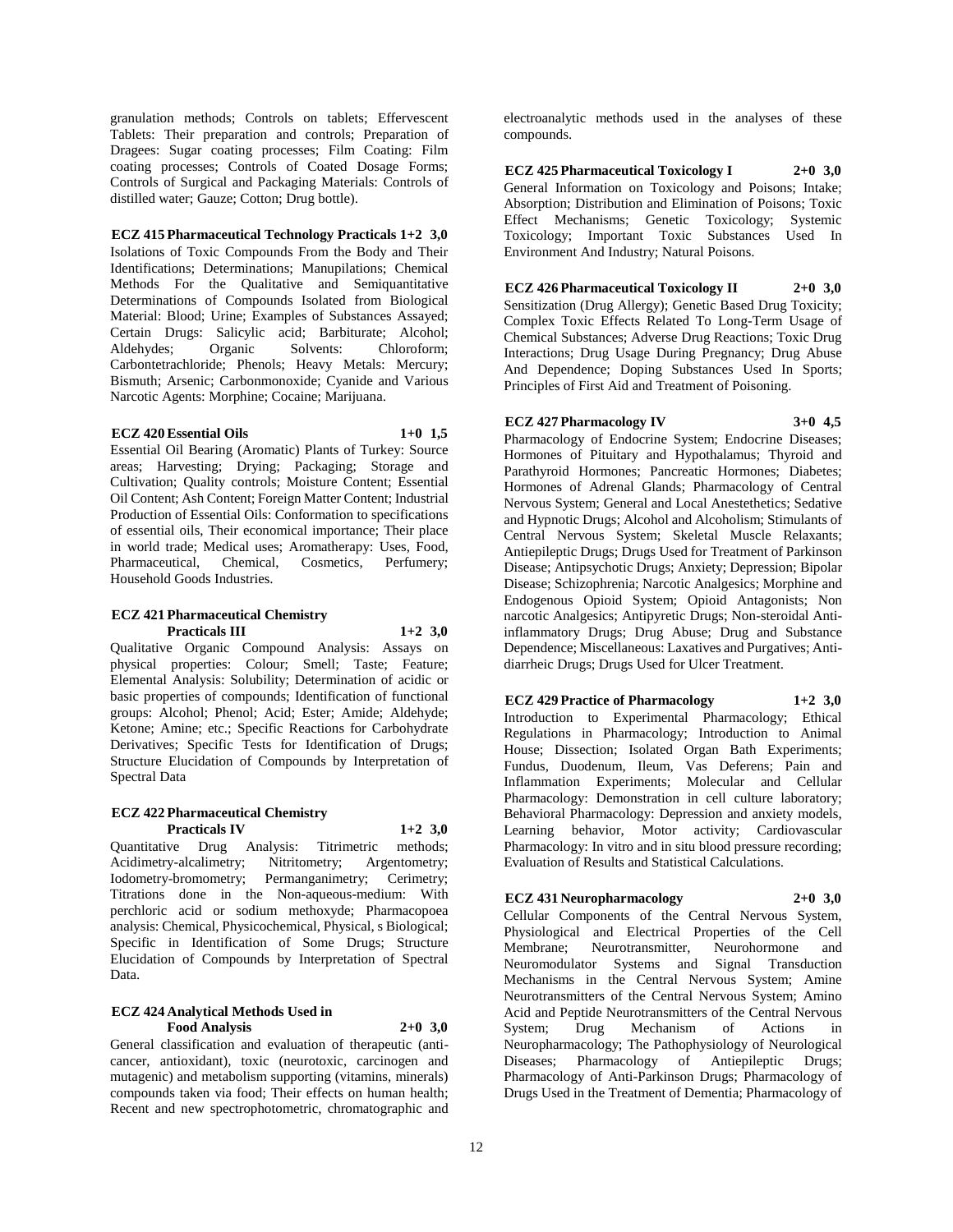Drugs Used in the Treatment of Schizophrenia; Pharmacology of Drugs Used in the Treatment of Pain.

**ECZ 433 Risk Factors for Natural Products 2+0 3,0** Risk Factors in Natural Products Utilization; Potential Toxic or Allergic Natural Products; Use of Contaminated or Fraudulent Natural Products; Side Effects, Adverse Effects, Warnings and Precautions in the Use of Natural Products; Risks of Use in Specific Populations and Patient Group; Natural Product-Drug-Food Interactions; Synergistic and Antagonistic Interactions; Acute and Chronic Interactions; Examples and Cases of Natural Product-Drug-Food Interactions.

**ECZ 435 Genetically Modified Plants 1+0 1,5**

Production and Uses of Genetically Modified (Transgenic) Plants; Fundamental Concepts and Terminology Related to Plant Biotechnology and Genetics; Techniques for Production of Transgenic Plants; Transgenic Plants in Turkey and in the World; Effects of Transgenic Plants on Health, Environment, Biodiversity and Socio-economic Structure; Transgenic Plants in Pharmaceutical Sciences; Genetically Modified Foodstuff; Biosafety; National and International Laws; Future Perspectives.

## **ECZ 436 Drug Bioavailability 2+0 3,0**

Physicochemical approaches to drug absorption; Measurement of log D, pKa and permeability, Use of animals for the determination of absorption and bioavailability, Drug dissolution and solubility; Role of transportation and metabolism in oral absorption; Hepatic transport; Intestinal absorption; Simulation of absorption, metabolism and bioavalability; Prediction of bioavailability; Prodrugs; Bioavailability/bioequivalence and their importance; Regulations on evaluation of bioavailability and bioequivalence; Drug absorption mechanisms, basic knowledge on bioavailability and bioequivalence; Pharmaceutical factors affecting bioavailability and bioequivalence, Physiological factors affecting bioavailability and bioequivalence, Bioavailability of controlled release dosage forms In vitro dissolution rate and its importance in bioavailability, Study design and statistical criterii in bioavailability and bioequivalence determination, Pharmacokinetic approaches to bioavailability and bioequivalence; Analytical methods used in bioavailability and bioequivalence studies and their validations.

**ECZ 437 Approved Recombinant Antibodies 1+0 1,5** Recombinant Antibody Production: Hybridoma studies, Systems used in the production; Antigen-antibody Reactions, Determination of Titration, Determination of Isotype, Classification and Labeling of Antibody Molecules, Mapping and Determination of Epitope; Purification Techniques; FDA-Approved Antibodies: Autoimmune antibodies, Antibodies used in homeostasis, Antibodies used in cancer, Antibodies used in inflammatory diseases, Antibodies used macular degeneration, Antibodies used in blood diseases, Antibodies used in infectious diseases.

#### **ECZ 439 Natural Products used in Aromatherapy 1+0 1,5**

Definition of Aromatherapy; History of Aromatherapy; Inhalation, Bath, Compress, Massage Methods in Aromatherapy; Chemical Structure, Physical Properties and Biological Activities of Natural Compounds Effective in Aromatherapy; Natural Sources of Compounds Used in Aromatherapy; Natural Carrier Oils in Aromatherapy; General Properties of Scents; Some Mixtures and Recommendations; Paediatric Aromatherapy; Risks and **Precautions** 

**ECZ 440 Pharmaceutical Process Validation 1+0 1,5** Regulatory Basis for Process Validation; Organization for Validation; Sterilization Validation; Validation of Solid Dosage Forms; Cleaning Validation; Equipment Validation; Lyophilization Validation; Retrospective Production Analysis Using Quality Control Data; Validation Terminology.

## **ECZ 442 Production and Application Principles**

**of Pharmaceutical Biotechnology 2+0 3,0** Introduction; Importance and Application of Pharmaceutical Biotechnology; Definition and Application Fields of Biotechnology and Pharmaceutical Biotechnology; Structure and Function of Genetic Materials and DNA; Recombinant DNA Technology; Gene Cloning; Cell Fusion Techniques; Pharmaceutical Biotechnological Products of Hormones; Enzymes; Monoclonal Antibodies; Biotechnological Drug Products; Peptide-Protein Structured Drugs; Oligosaccharides; Vaccines; Recombinant Vaccines; Tuberculosis; Hepatitis B; Adjuvants; Industrial Biotechnology Applications; Formulation Design For Biotechnological Drugs (Formulation Parameters; Protein Solubility; Sterility; Stability; Packaging; Lyophilization); Dosage Forms of Biotechnological Drugs (Classical; Modern); GMP Rules For Biotechnological Products (Planning Production Place; Equipment; Control of Finished Product; Sampling/Analysis); Licensing of Biotechnological Products; Role of Hospital and Pharmacy Pharmacist in Biotechnology; Information.

#### **ECZ 444 Cosmetology 2+0 3,0**

General Characteristics of Skin; Hair and Nails Where Cosmetics are Applied; Irritation and Sensitivity Which May Be Caused By Cosmetic Products; Definition of Cosmetic Products; Classification of Cosmetic Raw Materials: Oils and waxes; Coloring agents; Humectants; Preservatives; Cosmetic Formulation: Creams; Masks; Powders; Coloring Preparations; Deodorants and Antiperspirants; Nail and Hair Products; Baby and Bath Preparations; Pre-formulation of Cosmetic Preparations; Steps in Formulation; Tests on Finished Products.

**ECZ 446 Instrumental Analysis Applications 2+0 3,0** Introduction to Instrumental Analysis; Electromagnetic radiation; Interaction of Light and Chemicals; Spectroscopic Methods; Law of Lambert-Beer; Molecular Absorption Spectroscopy; Fluorescence Spectroscopy; Infrared Spectroscopy and its Application; Theory of Potentiometry; Theory of Conductometry; The Basis of Polarography and its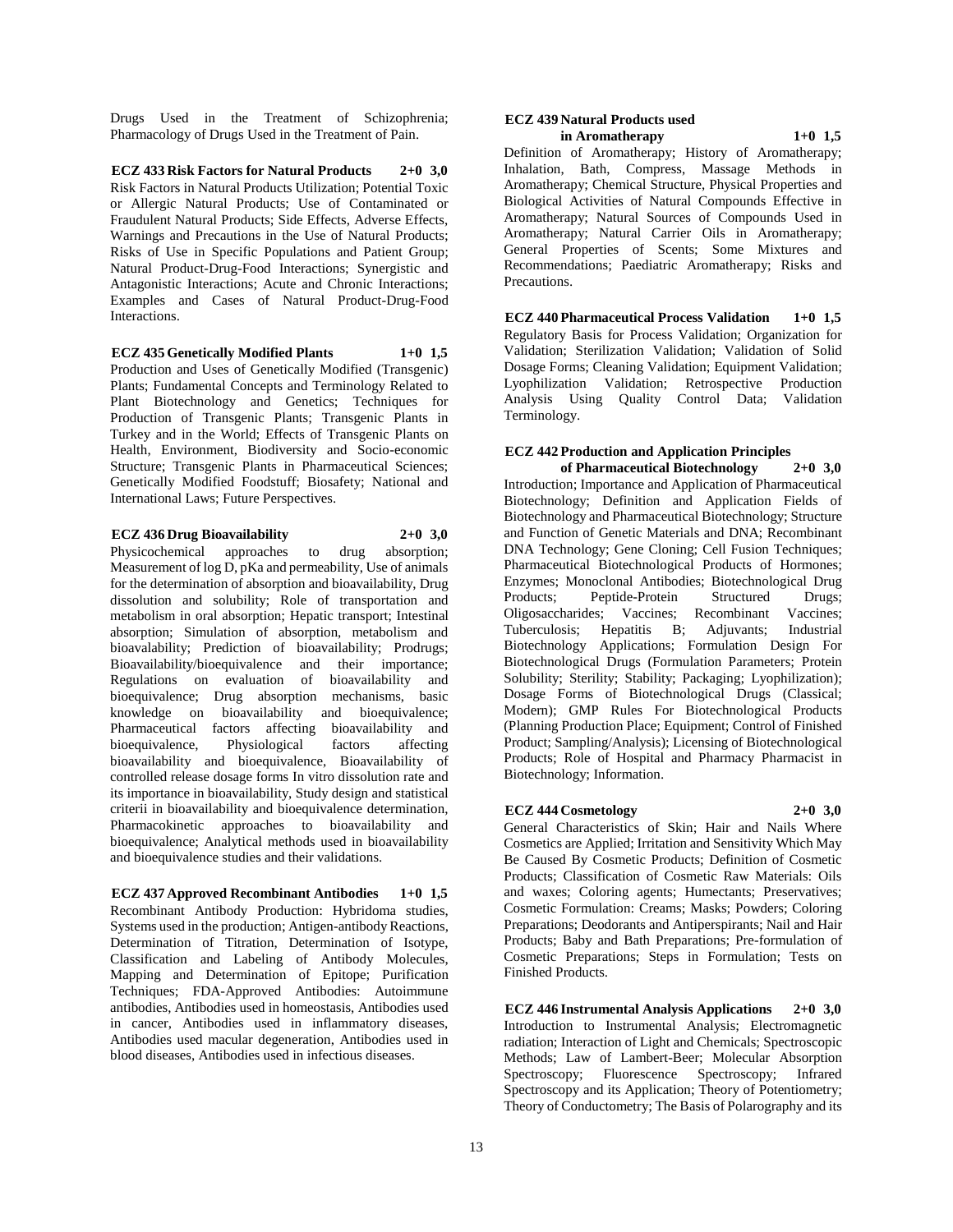Applications; Capillary Electrophoresis and its Application; Chromatographic Methods; Atomic Absorption.

## **ECZ 452 Active Compounds of Veterinary Drugs 1+0 1,5**

The Properties of Veterinary Drugs and Human Drugs; The Drugs Used in Medical Treatment and Prevention of Animal Illnesses; The Materials For Cleaning And Disinfecting Animal Houses; Veterinary Vaccines; Veterinary Antitoxins; Veterinary Antimicrobials; Vitamins And Related Drugs Added to Animal Foods.

**ECZ 454 Clinical Pharmacy 2+0 3,0**

Patient Counseling; Use of RX Media Pharma Program; Drug Use in Special Pathophysiological Conditions: Drug Use in Pregnancy, Lactation, Pediatric and Geriatric Periods; Drug Interactions; Case Reports: Asthma, Diabetes, Hypertension, Hyperlipidemia, Cancer, Affective and psychotic disorders, Alzheimer and dementia; Case Reports for Herbal Preparations.

## **ECZ 456 Pharmacovigilance 2+0 3,0**

Definition of Pharmacovigilance; Importance of Pharmacoepidemiology and Prospective/Retrospective Therapeutic Registries in Pharmacovigilance; Use of Pharmacovigilance in Therapy; Benefits of Drugs in Appropriate Therapy: Differences between health and disease, Types of diseases, Therapeutic modalities for different diseases; Risks for Drugs with Narrow Therapeutic Window, Risks for Special Patient Groups; Drug Interactions Risks; Reporting Systems for Adverse Drug Reactions: Spontaneous reporting system for adverse reactions, International Networks of Pharmacovigilance; WHO International Drug Monitoring Program.

**ECZ 458 Nutrigenomics for Personalized Health 1+0 1,5** Introduction to Nutrigenomics; Human Genome Project; Personalized Medicine/Healthcare; Genetic Structure; Genomics; Genotyping; Proteomics; Metabolomics; Transcriptomics; Metabolism and Nutrition; Nutrition and Drug Interaction; Cancer and Nutrigenomics; Cardiovascular Diseases and Nutrigenomics; Neurological Diseases and Nutrigenomics; Immune System and Nutrigenomics; Nutrigenetic Tests.

**ECZ 460 Information for Infectious Diseases 2+0 3,0** Introduction to Infectious Diseases; Pathogens; Laboratory Diagnosis of Infectious Diseases; Immunization; Control of Infectious Diseases; Diagnosis and Treatment; Fundamentals of Nosocomial Infections; Control of Nosocomial Infections; Blood and Body Fluid-Borne Infectious Diseases; Infectious Diseases of Respiratory Track; Infectious Diseases Transmitted by Direct Contact; Sexually Transmitted Infectious Diseases; Zoonotic and Vectoral Infectious Diseases; Soil-transmitted Infectious Diseases; Food and Water-Borne Infectious Diseases; Prion Diseases.

## **ECZ 462 Nutrition Microbiology 1+0 1,5**

Introduction to Food Microbiology; Beneficial and Harmful Effects of Microorganisms; Microbial Ecology of Foods; Factors Affecting Development of Microorganisms in Foods; Health Risks from Animal Foods; Pathogenesis of Foodborne Infection/Intoxications and Immune Reactions; Foodborne Pathogens; Shellfish and Fish Supply Intoxication; Microflora and Microbial Spoilage of Foods; Food Preservation; The Residue and Contaminant Sources in Foods; Food Allergy and Intolerance; Use of Microorganisms and Foods; Microorganisms Used in Food Processing; Levels of Microorganisms in Foods and Determination of Levels; Cleaning and Disinfections in Foods Plants.

#### **ECZ 464 Herbal Sweeteners 1+0 1,5**

Definition and Classification of Herbal Sweeteners; Monoterpene and Sesquiterpene Sweeteners; Diterpene and Triterpene Sweeteners; Coumarin Derivative Sweeteners; Steroidal Sweeteners; Phenolic Sweeteners; Protein and Glycoprotein Derivative Sweeteners; Production of Low-Calorie Sweeteners; Strategy Followed in Research on Herbal Sweeteners; Quantitative and Qualitative Analysis of Sweeteners; Methods for Obtaining Natural Sweeteners from Plants; Degrees of Sweetness; Sweetness Modifying Compounds; Structure- Activity Relationship in Natural Sweeteners; Fields of Use of Natural and Synthetic Sweeteners.

## **ECZ 466 Pollens and Health 1+0 1,5**

Pollen: Definition, Morphological properties, Functions in plants; Pollen Containing Products, Possible Health Problems; Pollen Allergy; Plants Causing Pollen Allergy: Aceraceae, Anacardiaceae, Araliaceae; Betulaceae, Buxaceae; Caprifoliaceae, Casuarinaceae, Corylaceae, Cupressaceae; Eleagnaceae, Euphorbiaceae, Hamamelidaceae, Fabaceae, Fagaceae; Hippocastanaceae, Juglandaceae, Lauraceae, Moraceae, Myrtaceae; Oleaceae, Pinaceae, Platanaceae, Rosaceae; Salicaceae, Saxifragaceae, Tamaricaceae, Taxaceae, Tiliaceae, Vitaceae; Amaranthaceae, Asteraceae, Chenopodiaceae, Cyperaceae, Plantaginaceae; Rosaceae, Urticaceae, Poaceae.

**ECZ 822 Drug Quality Assurance 2+0 3,0** Drug Quality Management; Drug Quality Assurance and Processes: Pre-Manufacturing Processes, Manufacturing Processes, Post-Manufacturing Processes; Good Manufacturing Practices (GMP); Drug Quality Control (QC); Quality Systems and Risk Management; Validation; New Product Development: Product Verification and Role of Qualified Personnel, Batch Documentation, Standard Operating Procedures (SOP), Guidelines and Validation Plans, Duties of Qualified Personnel.

## **ECZ 823 Graduation Project I 1+5 6,0**

On a Determined topic; Determining of information Resources, Reaching to information Sources Exısted on Internet and Library, Analyzing of İnformation Obtained, evaluating of studies done about the topic, Creating idea about studie method, Collecting data; Sharing all collecting data with Responsible Faculty member.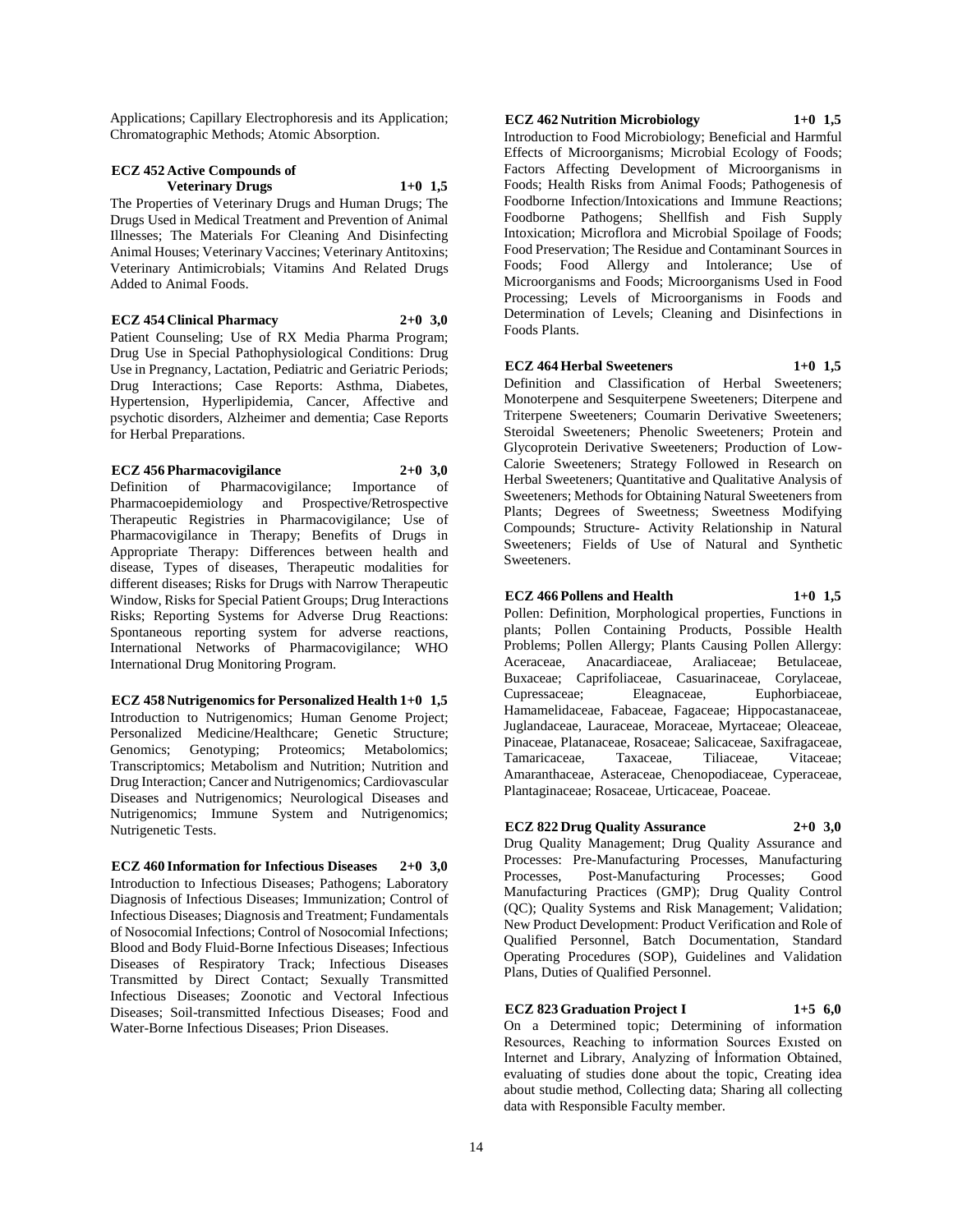## **ECZ 824 Graduation Project II 1+5 6,0**

Bringing to gether of İnformation within a Specified scheme: Summarizing of İnformation, using of sources in text, sort of resources;in Experimental Studies: Providing of Material, Creating of Necessary Experimental method, evaluation of Experiment/Research results; Converting of data to a scientific Presentation: Composing of Writtten Report convenient to Spelling rules.

**ECZ 825 Biostatistics for Pharmasists 2+0 3,0**

Biostatistical Sciences and Statistical Relations; Importance of Statistics in Health Sciences; Basic Terminology of Statistics; Techniques for Data Collection; Preparation and Presentation of Data; Sampling: Sampling distributions; Point and interval estimations for population parameters; Distributions: Chi-square distribution; Hypothesis tests; Z distribution; T distribution; Calculation of Correlation and Regression Coefficients and Their Interpretations; Nonparametric Tests.

#### **ECZ 826 Risk Assessment in Terms of Toxicology 1+0 1,5**

Chemical Substances: Drugs used in Treatment, Drug Adjunct Substances, Food Additives, Cosmetics, Agricultere drugs; The Hazard Definition of Chemical Substances Used in the Industry; Risk Assessment and Management Practices; Toxicity Tests: Safety Dose Definition and Calculation such as ADI, NOEL, STEL, PEL, TLV; The Regulation Associated with Some Chemical Substances.

#### **ECZ 827 Hospital Pharmacy 2+0 3,0**

Responsibilities and Duties of Hospital Pharmacists; Drug Production and Equipment Used In Pharmacy; Hospital Organization; Pharmacy Organization and Personnel; Magisterial Drug Production at Hospital; Central Sterility Room or Sterile Cabin; Preparation of Budget; Purchasing and Inventory Control; Drug Pricing at Hospitals; Stocking Drugs; Narcotics and their Control Under Storage; Control of Special Drugs; Drugs for Hospitalized and Out Patients; Radioisotopes and Pharmacist; Safe Usage of Drugs at Hospitals; Relationship between the Pharmacist and other Hospital Employees; Medical Representative-Pharmacist Relation.

#### **ECZ 828 Evaluation of Biochemical Laboratory Data 1+0 1,5**

Definition of Biochemical Parameters; Reference Ranges of Biochemical Analysis and Factors Affecting Them; Electrolyte Levels: Biochemical tests which are related to electrolyte levels and evaluation of these tests; Disorders of Aminoacid Metabolism and Related Biochemical Tests Evaluation; Disorders of Carbonhydrate Metabolism and Related Biochemical Tests Evaluation; Disorders of Lipids Metabolism and Related Biochemical Tests Evaluation; Identification and Evaluation of Tumor Markers; Evaluation of Liver and Kidney Function Tests; Biochemical Tests Used to Determine Levels of the Enzyme .

**ECZ 829 Deontology of Pharmacy and Ethics 1+0 1,5** Deontology: Traditionalization of Legal Rules and Regulations with Pharmacy Ethics and Deontology;

Contemporary Pharmacy Practice; Rules of Ethics; Ethic Evaluations: Hospital Pharmacy and Ethics, Community Pharmacy and Ethics; Deontology Regulations of Turkish Pharmacists.

**ECZ 830 Over-the-Counter (OTC) Drugs 1+0 1,5** Definition of Over-the-Counter (OTC) Drug; Classification of OTC Drugs: Therapeutic Classification of OTC drugs, OTC Drugs Used in Europe, OTC Drugs Used in the USA, OTC Drugs Used in Far-East; FDA OTC Monograph; Safety Controls of OTC Drugs; Benefit-Risk Ratio of OTC Drugs; OTC Drug Risk Groups.

**ECZ 832 Adverce Drug Reactions 1+0 1,5** Definition of Adverse Drug Reactions; Classification of Adverse Drug Reactions: Dose-related Reactions, Non-Dose-related Reactions, Time-related Reactions, Withdrawal Syndrome, Unexpected Failure of Therapy; Diagnosis and Reporting of Adverse Drug Reactions: Databases for Adverse Drug Reactions, Forms for Reporting of Adverse Drug Reactions; Prevention and Therapy of Adverse Drug Reactions.

## **ECZ 833 Design and Evulation of Modern Drug Delivery Systems 1+0 1,5**

Properties of Active and Additive Agents; Properties; Characterization and Quality Control of Modern Drug Delivery Systems: Vesicular systems; Particular Systems; Molecular Systems; Porous Polymeric Systems; Emulsion Systems; Process Characterization; Effect of Equipment and Technical Variables on Formulation; Novel Technology in Scale-Up (PAT); Creative Solutions to Problems; Factors Affecting ADME; Passing Biological Barriers; Basic Pharmacokinetic Notions; Distribution Kinetics of Drugs; Calculation of Dose Regimes and Therapeutic Window; Pharmacokinetic Parameters; Pharmacokinetics Compartments; Repeat Dose.

**ECZ 835 Analytical Method Development 1+0 1,5** Classification of analytical methods, Physicochemical characteristics of analyte, Sample pretreatment, Solubility, Method selection, Method optimization, Recovery studies, Calibration, Analytical validation of the method.

## **ECZ 836 Basics of Pharmacokinetics 1+0 1,5**

Basic Pharmacokinetic Concepts; Pharmacokinetic Parameters; Determination of Pharmacokinetic Parameters; Linear and Non-linear Pharmacokinetics; Pharmacokinetic Compartments: Single-compartment, Two-compartments; Oral and Intravenous Administration; Single and Repeat Dose Applications; Relationship Between Pharmacokinetics and Pharmacodynamics; Bioavailability/Bioequivalence; Drug interactions.

## **ECZ 837 Drug Screening Strategy 1+0 1,5**

General Information on Synthetic Materials And Natural Biomaterials Used in Drug Development; Using Some Materials in Drug Screening Techniques: Bacteria, viruses, cell lines, laboratory animals and their characteristics; Evaluation of New Drug Development; Using In vitro And In Vivo Research Techniques in Drug Screening: Toxicity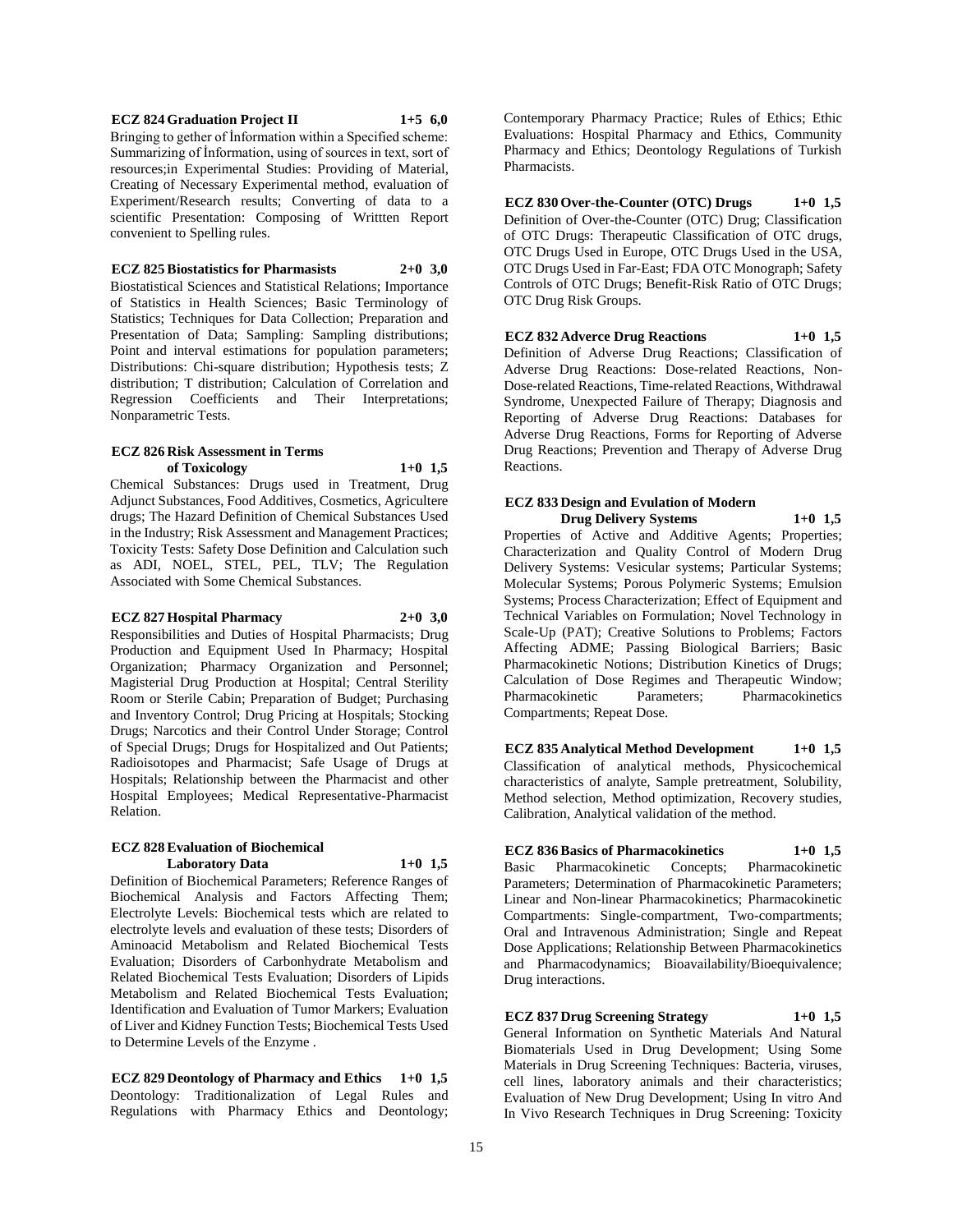assays, Animal assays, Moleculer techniques; Clinical Trials: Phase I, II and III studies; plasebo, programmed screening, blind screening and high throughput screening techniques; Post Marketing surveillance: Phase IV and epidemiyological studies.

#### **ECZ 838 Vaccines and Their Production Technologies 1+0 1,5**

Immunological Principles; Definition of Immunotherapeutic Products; Production Technology and Use; Factors Increasing Immune Reaction; Formation and Phases of Active and Passive Immune Reactions; Agents Producing Immune Reaction: Their Pharmaceutical Design and Application Fields; Vaccine Design Related to Immune Response; Classification of Conventional Vaccines; Modern Vaccine Technologies: Genetically Developed Living and Subunit Vaccines, Anti-Idiotype Antibody, Synthetic Peptide-Based and Nucleic Acid Vaccines; Production, Formulation, Characterization and Storage of Vaccines.

#### **ECZ 840 Design of Introcellular Delivery System 1+0 1,5**

Cell Membranes; Lipidic and Protein Structure of Biomembranes; Lamellar and Nonlamellar Lipid Phases; Membrane Fusion; Endocytosis, Membrane Fluidity; Transporting Drug Delivery Systems Into The Cell; Iontophoresis, Ultrasound, Chemical and Electroporation Methods, Receptor and Antibody Mediated Targeting Transfections, Simple and Facilitated Diffusion Methods.

#### **ECZ 842 Design and Control of Protein/Peptide Dosage Forms 1+0 1,5**

Proteins and Peptides: Obtaining, Purification, Storage and Activity Test Methods; Eliminations of Therapeutic Proteins: Proteolysis, Hepatic Metabolism, Receptor-Mediated Elimination; Distributions and Delivery System Loading Techniques of Protein Therapeutics; Pharmacokinetics, Heterogeneity and Formulation of Therapeutic Proteins; Characterization and Stability Tests of Formulations: Viscosity, Particle Size and Surface Charge Analyses, Microscopic Techniques, Toxicity Tests, Thermogravitometric Analyses.

#### **ECZ 843 Practical Symptomatology for Pharmacists 1+0 1,5**

Definition of Symptom; Disease-Symptom Relations; Improtance of Symptoms in Pharmacy Practice: Symptom and Patient Information, Symptom and Patient Counselling; Body Systems and Symptoms of Diseases: Symptoms of Nervous System, Symptoms of Cardiovascular System, Symptoms of Digestive System, Symptoms of Respiratory System, Symptoms of Urinary System, Symptoms of Reproductive System, Symptoms of Endocrine System, Symptoms of Infectious Diseases; Importance of Symptoms in Diagnosis of Diseases: Examples of Diagnosis Algorithms, Physicians? Interpretations of Symptoms.

## **ECZ 845 Pharmaceutical Engineering 1+0 1,5**

Designing, Developing and Improving Industrial Processes and Equipments; Planning and Testing of Manufacturing Methods; Researching New Processes and Products;

Industrial-Scale Production; Labeling and Distribution of Health-Care Products; Participate in Multidiciplinary Working Team for New Drug Discovery; Planning Economically Feasable Production; FDA Regulations; Validation Assurance, Quality Control and Continuous Good Manufacturing Practices; Environmental Safety of Finished Product and Personnel; Phase I, II and III Clinical Studies; Basic Preformulation Studies and Dosage Form Development.

**ECZ 846 Medical Waste and Environment 1+0 1,5** Introduction to Pharmaceutical Industry and Environment Relationship; Types and Characteristics of Wastes; Pollution Prevention and Control; Waste Minimization: Source Reduction, Recovery and Recycle; Treatment Technologies: Gas, Liquid and Solid Wastes; Environmental Legislation.

## **ECZ 847 Surface Active Materials and Their Pharmaceutical Applications 1+0 1,5**

Classification of Surface Active Materials; Micelle Formation and Critical Micelle Concentration; Functions of Surface Active Materials: Solubilization, Wetting, Foaming, Microbial Preservation; Interaction of Active Drug Ingredients and Surface Active Materials; Effects of Surface Active Materials on Efficacy and Absorption of Active Agents; Effects of Surface Active Materials in Cosmetic Products; Phospholipidic Micellar Solubility.

**ECZ 848 Behavioral Science 2+0 2,0**

Introduction to Sociology and the Method; The Emergence of Science of Sociology and Sociological Theories; Society and Social Structure; Culture; Socialization; Social Groups; The Family; Social Stratification and Social Change; Introduction to Psychology; Psychology of Lifelong Development; Motives and Emotions; Sensation and Perception; Learning; Psychology of Personality Theories; Psychological Disorders; Stress and Coping, Attitudes and Human Relations.

## **ECZ 849 Dissolution Rate-Bioavailability-**

**Bioequivalance 1+0 1,5** Solubility; Dissolution Rate; Dissolution Rate Tests and Their Validation; Evaluation of Dissolution Tests; In vitro-In vivo Correlation; Bioavailability and Factors Affecting Bioavailability; Types of Bioavailability; Biopharmaceutical Classification System; Therapeutic Index; Bioavailability-Bioequivalance of Pharmaceutical Dosage Forms; Drug Transfer in Various Tissues; Bioequivalence and Equivalency Terms; Bioequivalance Calculations; BA/BE Study Design; BA/BE Studies for Pharmaceutical Dosage Forms.

**ECZ 850 Modern Delivery Systems in Pharmaceutical Biotechnology 1+0 1,5**

Nonviral Vectors: Cationic lipidic systems; Cationic lipids, Cationic liposomes, Cationic solid lipid particles (SLN), Cationic emulsion systems; Cationic polymeric systems; Cationic polymers, Dendrimers, Chitosan particulate systems and production technologies, Viral vectors: Retroviruses, Adenoviruses, Adeno-associated viruses, Other viral vectors; Biological Materials Used in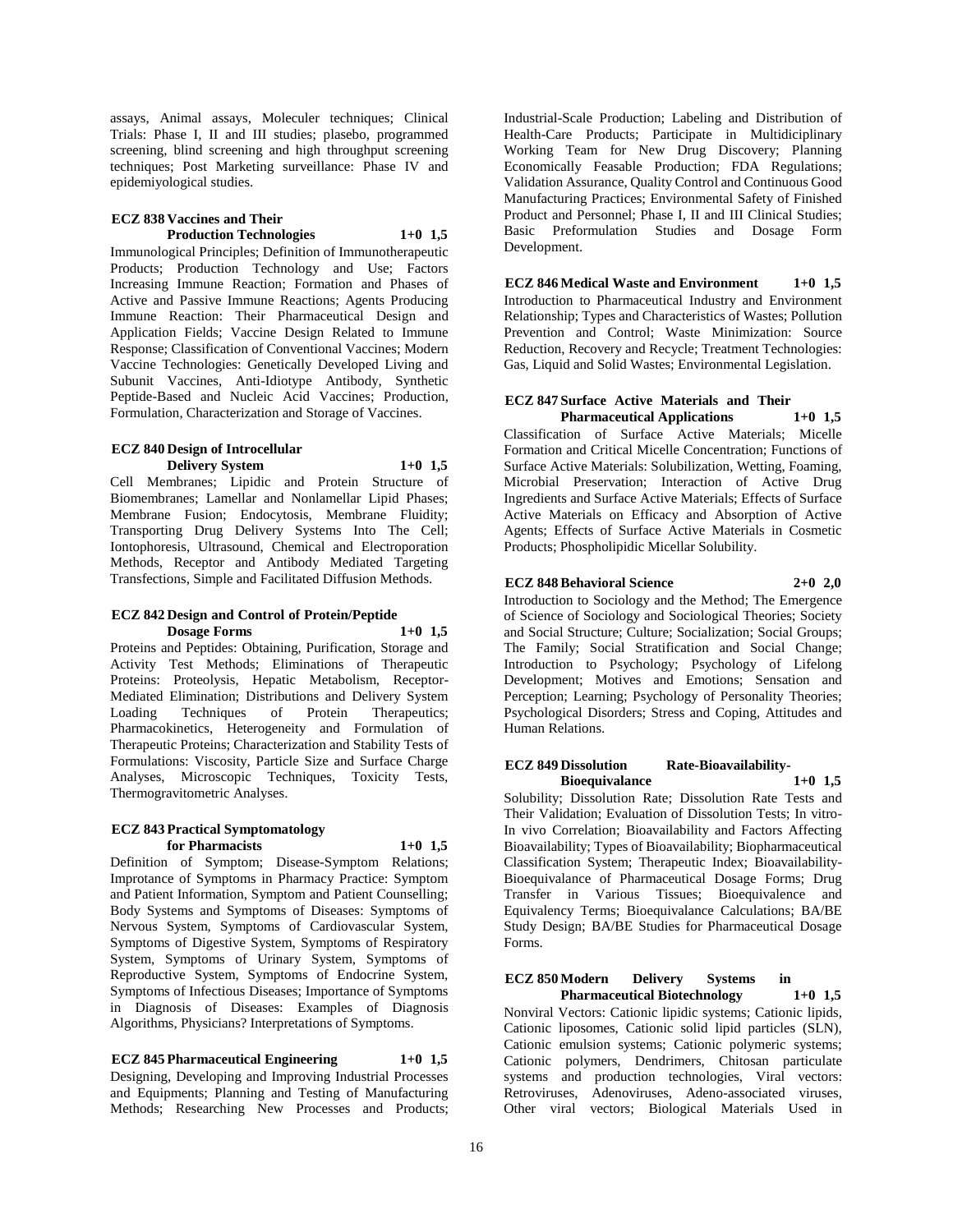Formulations: Oligonucleotide (ASN), siRNA, miRNA, Peptidomimetics, Antibodies, Albumin-based drug delivery systems; Loading of Genetic Material to Carrier Systems.

#### **ECZ 852 Pharmaceutical Molecule Developing Principles 1+0 1,5**

Introduction to Drug Research; Active Substances in Drugs, Drug Chemistry, Biological Activity and Mechanisms of Action of Molecules, Receptors, Importance of Stereochemistry; Active Substances: Active Substances Isolated from Plants, Animals and Mineral Substances and Their Chemical Structures; Data Obtained by Pharmaceutical Chemists, Doctors and Pharmacologists From Studies on These Substances; Chemical Syntheses Inspired by These Compounds; Construction of More Effective Compounds from These Chemical Substances Through Structural Alteration.

## **ECZ 853 Botanical Properties of Narcotic Plants 1+0 1,5**

Course content: Introduction to Narcotic Plants: Taxonomy of Narcotic Plants, Important Narcotic Plant Families: Amanitaceae, Cycadaceae, Taxaceae, Poaceae, Liliaceae, Iridaceae, Cannabinaceae, Loranthaceae, Phytolaccaceae, Ranunculaceae, Lauraceae, Papaveraceae, Rosaceae, Erythroxylaceae, Zygophyllaceae, Buxaceae, Anacardiaceae, Hippocastanaceae, Passifloraceae, Resedaceae, Apiaceae, Ericaceae, Boraginaceae, Solanaceae, Scrophulariaceae, Lobeliaceae, Asteraceae; Description of Narcotic Plants: Nomenclature, Narcotic Plants: Atropa bella-donna, Cannabis sativa, Datura inoxia, Datura stramonium, Helleborus niger, Hyoscyamus niger, Mandragora officinarum, Nicotiana rustica, Nicotiana tabacum, Peganum harmala, Solanum dulcamara, Papaver somniferum, Cannabis sativa, Psilosybe sp.), Basic and Differantiative Botanical Properties, Distribution, Effects and Stress.

#### **ECZ 854 Pharmacopea Analysis 1+0 1,5**

General Information About Pharmacopoeias; Introduction of the Turkish Pharmacopoeia; Introduction of the American Pharmacopoeia; Introduction of the British Pharmacopoeia; Introduction of the European Pharmacopoeia; Determination of Physicochemical Properties of Pharmaceutical Raw Materials; Chemical Tests Applied to Pharmaceutical Raw

Materials and Preparations; Physical Properties and Identification Reactions; Determination and Analysis of Impurities; Reactive and Indicators in Pharmacopoeias; Test Solutions; Examples of Pharmacopoeia Monograph.

**ECZ 855 Validation of Analytical Methods 1+0 1,5** Validation parameters and guides, Basic principles of validation, Range, Specificity, Robustness, Limit of detection, Design of calibration, Linearity, Precision and limit of quantification, Accuracy.

#### **ECZ 856 Chromatogrophyic Techniques in Parmaceutical Industry 1+0 1,5**

An Overview of Chromatography; Chromatographic Techniques and Detectors; Chromatographic Techniques in the Quality Control of Pharmaceuticals; Chromatographic Analysis of Pharmaceutical Raw Materials; Chromatographic Semi-products and Products; Chromatographic Chiral Analysis of Pharmaceuticals; Chromatographic Applications in Pharmacopeia; Chromatographic Data Report in Official Files; Chromatographic Applications in R&D of Pharmaceuticals; Quantitative Calculations in Chromatography; Calculations of System Suitability in Chromatography; Advanced Technologies in Chromatography.

## **ECZ 858 Analysis of Bioelements 1+0 1,5**

Importance and Types of Bioelements; Existence and Roles of Bioelements in Living Organisms; General Aspects to Bioelement Analyses; Sampling and Pre-Treatment; Spectrochemical Techniques: Molecular, luminescence and atomic spectroscopy; Atomic Absorption Spectrometry; Inductively Coupled Plasma Techniques (Atomic Emission and Mass Spectrometry); Atomic Florescence Spectroscopy; Speciation Techniques; Electrochemical Methods: Voltammetry and polarography; Chromatography and Electrophoresis; Comparison of Analytical Techniques.

**ECZ 859 Pharmacy Administration 2+0 3,0** Basic Concepts of Business: Business Interaction of Business With Internal and External Environmental Components; Health Sector and The Characteristics of Pharmacy Business; Foundation Pharmacy of Business Enterprises: Location Selection and Feasibility Analysis; Management of Pharmacy Business: Planning; Organization and Auditing Processes; HumanResource Management in Pharmacies: The Importance of Human Resource in Health Sector; Workforce Education in Pharmacies; Purchasing and Marketing Practice in Pharmacies; Financial Management in Pharmacies; Accounting Practice in Pharmacies.

## **ECZ 860 Chiral Bioanalysis 1+0 1,5**

Introduction to Stereochemistry: Stereoisomer, Diastereoisomer, Optical active molecules; Mechanisms of Chiral Recognition and Retention; Direct and Indirect Chiral Separations; Chiral Separations Using LC; Chiral Stationary Phases and Chiral Mobile Phase Additives; Analysis of Chiral Drug Molecules Using LC; Chiral Separations Using GC; GC Chiral Stationary Phases; Chiral Separations Using CE; Preparative Chiral Chromatography; Alternative Preparative Techniques: Moving bed continuous chromatography system, Radial flow chromatography.

## **ECZ 861 Personalized Medication 2+0 3,0**

Basics of molecular genetics; Drug metabolism; Drug-drug interactions; Pharmacogenetic testing in oncology; Liability issues for pharmacists and patients in immunology: Cardiology, asthma, algology and psychiatry; Drug safety and pharma-covigilance; Personalized prevention based on analysis of genetic specificities; Therapeutic drug monitoring (TDM) for psychiatric medication; Interpretation of Pharmacogenetic testing results by personalized reports; Psychological aspects of predictive and personalized therapy; Pharmaco-economics; Nutrigenetics and its practical applications; Oncogenetics; Epigenetics; Cardiovascular and asthma genetics; Immunogenetics and HLA; Role of genetics and environmental factors in the development and treatment of disease; Oxidative stress;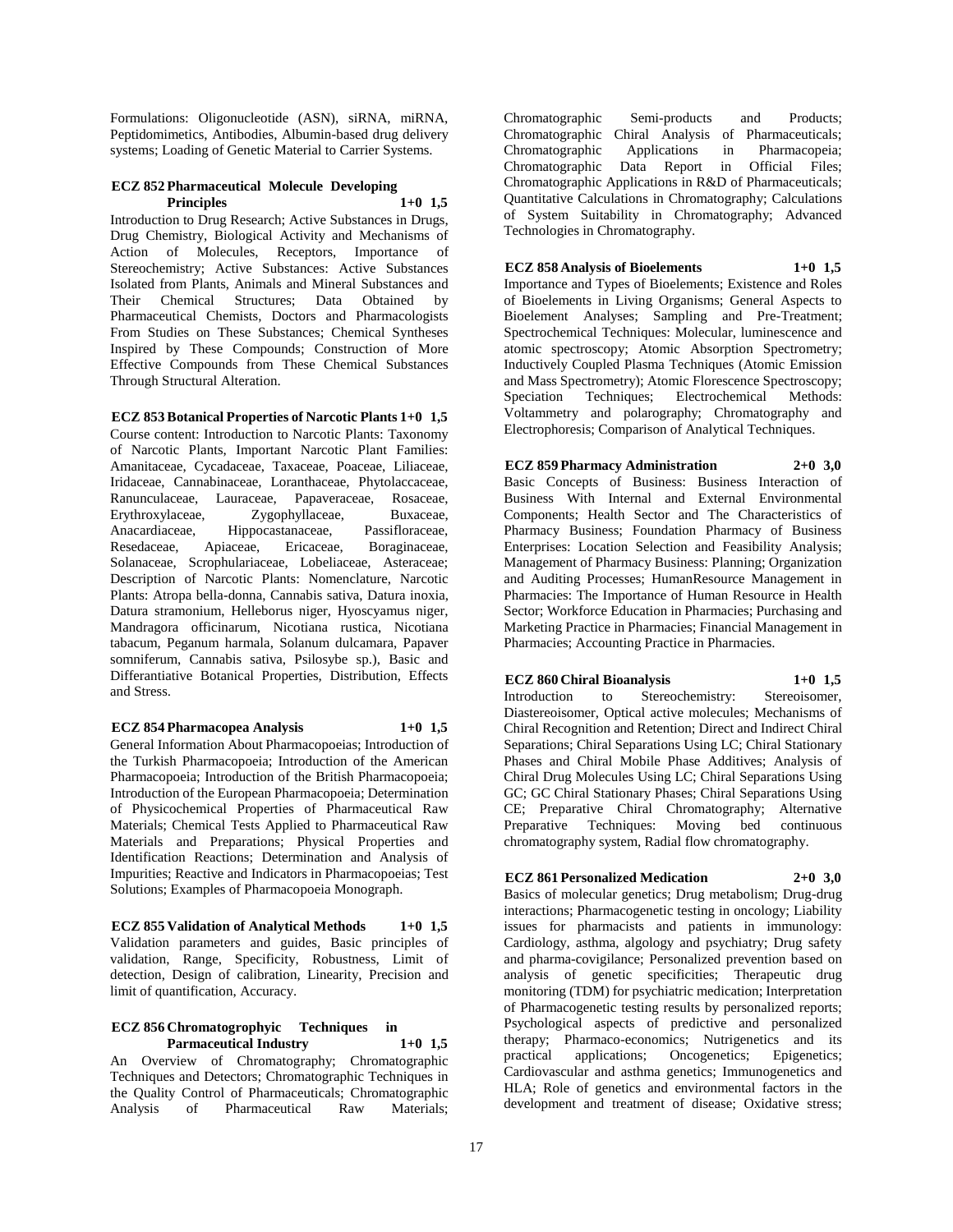Anti-aging and osteoporosis; Evidence-Based Therapy; Molecular biology techniques and high-throughput technologies; Bioinformatics and biostatistics; Ethical aspects of genomics; Patient rights; application of medical privacy and confidentiality for genetics; personalized approach on cosmetics.

#### **ECZ 862 Perinatal and Pediatric Pharmacothereapy 1+0 1,5**

Physiology of Pregnancy; Factors Modifying Action of Drugs in Pregnancy; Common Diseases in Pregnancy; Drug Safety in Pregnancy; Contraindications in Pregnancy; Physiology of Lactation; Drug Safety in Lactation; Factors Modifying Action of Drugs in Pediatric Patients; Common Diseases in Pediatrics; Drug Safety in Pediatric Patients; Pediatric Drug Formulations; Pediatric Poisoning and Antidotes.

#### **ECZ 863 Drug Patent Registration and CE Certificate 1+0 1,5**

Definition of Drug Monograph: Drug monographs; USP, EP and Turkish Pharmacopoeia: Regulations about Drug Registration in Turkey; Product information; FDA and COLIPA Rules; Specification of finished product; How to Prepare a Common Technical Document (CTD) File: CTD format in variations; CTD format for generic file preparation: Required Dossier and Information for the Registration of Preventive and Complementary Substances and Current Laws, Description of Patent; Legal Status of Patent in Turkey and the World; Inventions in Turkey and the World; Pharmaceutical Researches in Turkey and the World: Data Privilege, Innovation, Know-how and Applicability of Technique to Industry; Intellectual and Industrial Property Rights; Patent Types in Pharmaceutical Field; How to Do Patent Screening; How to Write Patent; What is CE?; How to Get CE Certificate.

## **ECZ 864 Geriatric Pharmacothreapy 1+0 1,5**

Physiology of Aging; Pharmacokinetic Changes in the Elderly; Pharmadynamic Changes in the Elderly; Common Diseases of Geriatric Patients; Drug Safety in Geriatric Patients; Inappropriate Medications in Elderly Patients; Common Adverse Drug Reactions in Elderly Patients; Multiple Drug Use and Drug Interactions; Medication Compliance in the Elderly; Rational Drug Use in the Elderly.

## **ECZ 865 Medicinal Teas 1+0 1,5**

Definition of Medicinal Teas; Appropriate Drug Supply and Rules; Types of Medicinal Teas (mono; mixture; package; bag and soluble teas); Preparation Methods of Medicinal Teas; Plants and Drugs used as Medicinal Teas and their applications; Legislature in the European Pharmacopoeia; Quality Control Methods in Pharmacopoeias; Packaging and Storage; The Mixture Tea Recipes listed by some of the Pharmacopoeia and Standard Licenses.

#### **ECZ 866 Iatrogenic Diseases 1+0 1,5**

Adverse Effects Observed During Drug Therapies and Iatrogenic Diseases; Gastrointestinal Diseases Caused by Drugs; Respiratory Diseases Caused by Drugs; Cardiovascular Diseases Caused by Drugs; Hepatorenal

Diseases Caused by Drugs; Cutaneous Manifestations Caused by Drugs; Hematological Disturbances Caused by Drugs; Rheumatic Disturbances Caused by Drugs; Neurological Disorders Caused by Drugs; Psychiatric Disorders Caused by Drugs; Malignant Diseases Caused by Drugs; Nutrition Disturbances Caused by Drugs; Ophthalmological Disturbances Caused by Drugs; Other Diseases Caused by Drugs.

## **ECZ 867 Pharmacoeconomics 1+0 1,5**

Pharmacoeconomics: General pharmacoeconomical applications, Pharmacoeconomical applications in Turkey, Pharmacoeconomical applications in the EU, USA, South America, Canada, Australia and Far Eastern countries; Analysis Methods in Pharmacoeconomics; Health Technology and Its Difference from Pharmacoeconomics; Processes of Drug Registration and Pricing in Turkey: Drug Regulations, and Related Institutions; Duties and Authorities of These Institutions; Processes of Reimbursement in Turkey: Directives and guidelines related to drug reimbursement, Drug regulations of public institutions related to reimbursement: Legal Legislation.

## **ECZ 868 Computer Aided Drug Design 2+0 3,0**

Computer Methods in Pharmaceutical and Medicinal Chemistry, Its Importance in Drug Design; Ligand-based Drug Design: Traditional 2D QSAR, Pharmacophor Analyses, 3D QSAR (CoMFA (Comparative Molecular Field Analysis), CoMSIA (Comparative Molecular Similarity Indices Analysis) Methods), 4D, 5D and 6D-QSAR; Structure-based Drug Design: Molecular modelling, Docking and imaging, Molecular mechanics and molecular dynamic methods, Virtual screening, Pharmacological modelling, Library design, High-throughput screening (HTS), de novo (synthetic) drug design, Computer-aided design of enzyme inhibitors as drug-targets.

## **FİZ 103 Physics 2+0 3,0**

Vectors; Motion in One Dimension: Average velocity; Instantaneous velocity; Acceleration; One-dimensional motion with constant acceleration; Freely falling objects; Motion in Two Dimensions: Two-dimensional motion with constant acceleration; Projectile Motion; Uniform Circular Motion; Laws of Motion; Work and Energy; Work and Kinetic Energy; Power; Potential Energy and Conservation of Energy; Conservation of Mechanical Energy; Linear Momentum and Collisions: One and two - dimensional collisions.

## **FRA 165 French I 3+0 2,0**

Greeting and Introducing yourself; Saying the day and hour; Presenting somebody; Talking about occupations; Discovering the environment; Talking about the weather report; Informing oneself about health issues; Locating and Settling; Expressing one's opinion; Suggesting an activity; Expressing one's feelings; Reserving a train ticket; Communicating on the telephone; Talking about work; Expressing one's interest; The progress of an Action; Obtaining information about the press.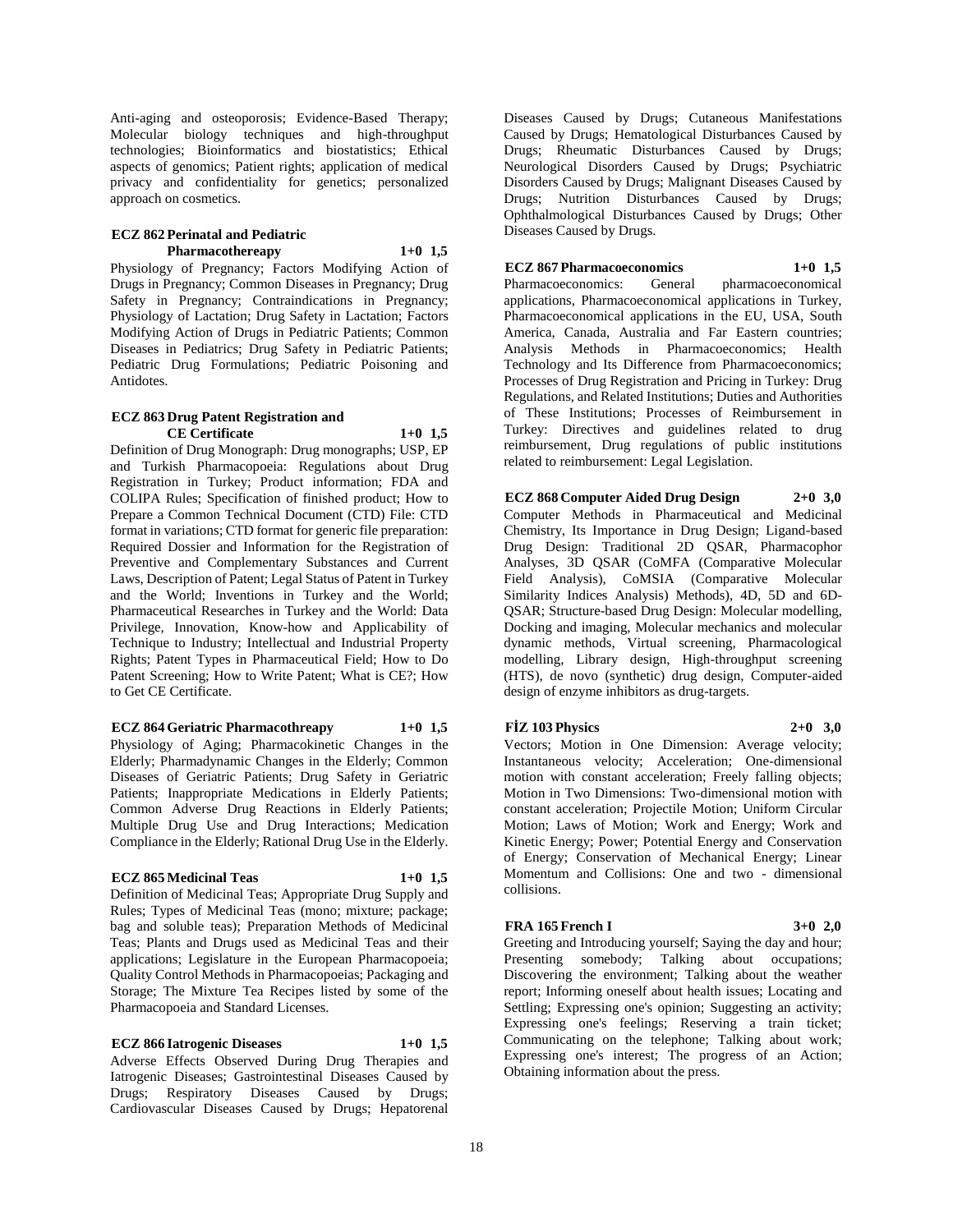## **FRA 166 French II 3+0 2,0**

Starting a conversation; Describe the physical appearance of a person; Informing oneself on means of payment; Describing clothes; Telling events; Giving an instruction; Talking about one's neighbourhood; Expressing feelings; Describing the characteristics of a person; Expressing enthusiasm; Telling memories; Talking about an event; Describing an advertisement document; Talking about friendship relations.

#### **İNG 165 English I 0+0 2,0**

All About You: Use the verb be with I, you, we and it; In

Class: Use the verb be with he, she, they, this, and these; Favorite people: Use my, your, his, her, our their; Everyday Life: Use simple present statements, yes-no questions, and short answers; Free time: Ask simple present information questions; Nieghborhoods: Use Theres and There are; Out and about: Use the present continuous; Shopping: Use like to, want to, need to, and have to with other verbs; A wide world: Use can in statements, questions, and short answers; Busy lives; Looking back; Fabulous food.

#### **İNG 166 English II 0+0 2,0**

Making friends: Use the simple present and present of be (review); Interests: Use different verb forms; Health: Use the simple present and present continuous; Celebrations: Use going to and the present continuous to talk about the future; Growing up: Use the simple past in statements and guestions (review); Around town: Use is there? And are there? To ask about places in a town; Going away; At home; Things happen; Communication; Appearances; Looking ahead.

## **İSN 315 Public Relations 2+0 3,0**

Definition of Public Relations; Historical Development of Public Relations; Professionalism and Fundamental Principles in Public Relations; Organization of Public Relations Activities; Institutional Public Relations; Research in Public Relations; Campaign Planning in Public Relations; Applications in Public Relations; Evaluation in Public Relations; Mass Communication Materials Used in Public Relations and Media Relations; Case Studies.

#### **KİM 153 General Chemistry I 2+0 3,0**

Material and Energy; Fundamental Measures; Chemical Calculations; Chemical Reactions and Reaction Equations; Atom; Molecule and Ions; Development of Atomic Theory and Laws; Electronic Structures of Atoms; Periodic Table and Periodical Properties; Chemical Bonds; Properties of Gases; Liquids and Solids; Properties and Reactions of Acids and Bases; Chemical Thermodynamic.

## **KİM 154 General Chemistry II 2+0 2,5**

Periodical Properties of Elements in the Periodic Table; Chemical Bonds of Molecules; Solutions; Acids and Bases; Equilibrium of Liquid Solutions; Redox Reactions and Electrochemistry; Complex Ions and Coordination Compound; Nomenclature in Organic and Inorganic Chemistry.

# **KİM 241 Analytical Chemistry I 2+0 3,0**

Introduction; Data Handling; Stochiometric Calculations; General Concepts of Equilibrium; Gravimetric Analysis.

#### **KİM 247 Organic Chemistry I 2+0 3,0**

Introduction to Organic Chemistry; Alkanes and Radicalic Substitution Reactions; Alkenes, Elimination and Addition Reactions; Alkynes; Cycloalkanes; Aromaticity, Arenes and Electrophilic Substitution Reactions; Alkyl Halides and Nucleophilic Substitution Reactions.

## **KİM 248 Organic Chemistry II 2+0 3,0**

Introduction to Stereochemistry; Acidity and Basicity; Alcohols and Phenols; Amines; Carbonyl Compounds and Nucleophilic Addition Reactions; Carbonyl Compounds; Aldehydes and Ketones, Carboxylic Acids; Carboxylic Acid Derivatives and Nucleophilic Substitution Reactions.

#### **KİM 249 Biochemistry I 2+0 3,0**

Essential molecules of organism: Carbohydrates, Lipids, Proteins, Nucleic acids, Purin and pyrimidines.

#### **KİM 250 Biochemistry II 2+0 3,0**

Enzymes, Hormones, Porphyrines, Minerales, Vitamines; Structure and functions of organic and inorganic molecules i.e. water investigated at cellular level; their metabolisms and relationships of these molecules with each other. Occurred variations on human organism during human life, dissimilarities on normal and pathologic case.

# **KİM 254 Analytical Chemistry II 3+0 4,5** Biological Functions of Inorganic Elements; Biological Ligands for Metal Ions; Metals at the Center of

Photosynthesis; Catalyses through Hemoproteins; Iron-Containing Biological Proteins; Nickel-Containing Enzymes; Copper-containing Protein; Biological Functions of Transition Metals; Zinc and Enzymatic Catalysis; Biomimic Chemistry; Biominerals; Bioinorganic Chemistry of the Toxic Metals; Chemotherapy, Imaging and Other Applications of the Nonessential Elements.

**KİM 255 Analytical Chemistry Practicals I 1+2 3,0** Principles of Qualitative Analytical Chemistry; Exercises for Laboratory Studies; Determination of Chloride; Sulfate; Phosphate; Carbonate; Introduction to Systematical Analysis; Separation of the Cathions into Groups: Group V: Sodium; Potassium; Ammonium; Magnesium; Group IV: Barium; Strontium; Calcium; Group III: Iron; Aluminum; Chromium; Nickel; Manganese; Zinc; Group II: Mercury (II); Copper; Cadmium; Arsenic; Antimony; Tin; Group I: Mercury (I); Lead ; Silver.

**KİM 256 Analytical Chemistry Practicals II 1+2 3,0** Introduction to Quantitative Analysis; Use of Balances; Preparation of Acid Base Solutions; Determination of Acetic Acid and Others; Back Titration and Its Applications; Redox Titrations: Preparation of potassium permanganate and determinations of iron II and hydrogen peroxide; Preparation of iodine solution and determination of arsenic trioxide and sodium thiosulfate; Complexometric Titrations: Preparation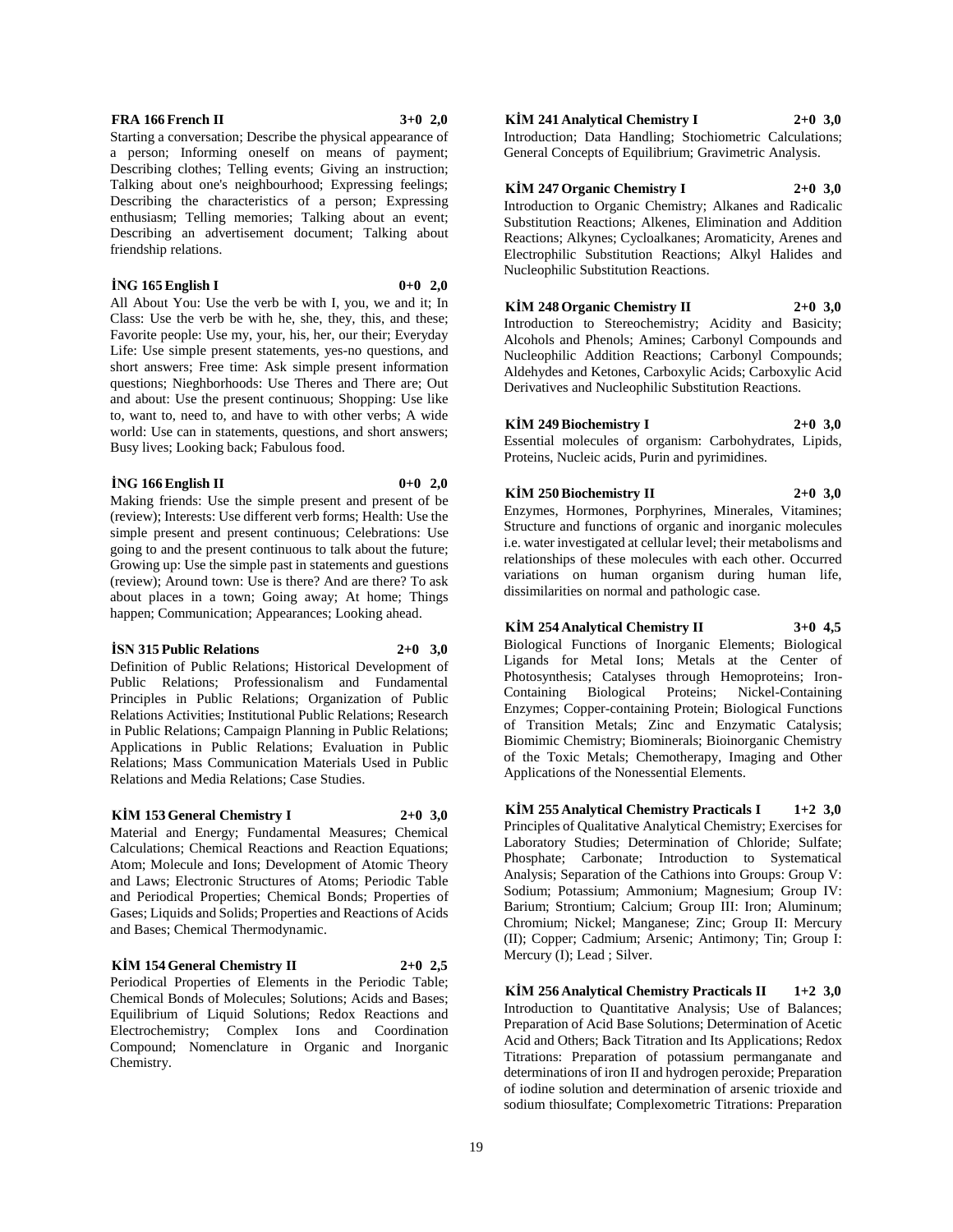of EDTA solution and determination of calcium and magnesium); Gravimetric Analysis: Determination of sulfate; Determination of Iron by Colorimetric Method; Titrations Using Potentiometry and Conductometry.

**KİM 260 Biochemistry Practicals 1+2 3,0** Experimental Studies on Biochemistry; Material and Methods; Biological Materials; Description of Methods; Investigation of Main Molecules and Diagnostic Tests Related to Illness: Glucose tolerance test; Fasting plasma glucose test; Total cholesterol; Total protein; Albumin; Total Bilirubin; Creatinin; Testing of Liver and Kidney Functions; Urinalysis; Information on Clinical Biochemistry.

## **KÜL 199 Cultural Activities 0+2 2,0**

Participating Actively or as a Spectator in Sports Activities; Participating in Activities Arranged by the Counseling Center; Participating in Workshops in Art; Education on Museums; Participating in Art Trips; Participating in Cultural Trips; Participating in and Taking Duty in activities such as Cinema, theatre, scientific Meeting etc.; Taking duty in Clubs; Being a Student Representative and Participating in Environmental Activities.

#### **MÜZ 151 Short History of Music 2+0 3,0**

Mile Stones in the History of Music; Music of the Antique Period; Music of Far East; Music of Anatolia; Music of the Middle Ages: Gregorian Chants; Music of Renaissance: Bach and Handel; Music of the Classical Age; Pianoforte in the Classical Age; Romantic Age; Nationalist Movement; Contemporary Music; Nationalism and Universality.

## **MÜZ 155 Turkish Folk Music 2+0 2,0**

Folk songs from different Regions of Turkey are Taught; Aegean Region Zeybek Folk Songs: Eklemedir koca konak, Ah bir ateş ver, Çökertme, Kütahya'nın pınarları, Çemberinde gül oya; Kars Region Azerbaijani Folk Songs: Bu gala daşlı gala, Yollarına baka baka, Dağlar gızı Reyhan, Ayrılık, Dut ağacı boyunca; Central Anatolian Region Folk Songs: Seherde bir bağa girdim, Uzun ince bir yoldayım, Güzelliğin on para etmez, Mihriban ve Acem kızı; Southeastern Anatolian Region; Urfa and Diyarbakır Folk Songs: Allı turnam, Urfanın etrafı, Mardin kapısından atlayamadım, Fırat türküsü, Evlerinin önü kuyu; Blacksea Region; Trabzon, Rize, Artvin Folk Songs: Maçka yolları taşlı, Ben giderim Batuma, Dere geliyor dere.

## **MÜZ 157 Traditional Turkish Art Music 2+0 2,0**

Description of Traditional Art Music: Basic concepts, Characteristics, Types, Notes, Instruments; The Mode System of Traditional Turkish Art Music; The Rhythmic Pattern of Traditional Turkish Art Music; Samples from Different Modes; Samples from Different Rhythmic Patterns.

#### **SAĞ 107 Public Health 2+0 3,0**

Public Health Protection and Grading: Health promotion; Early Diagnosis; Treatment and Rehabilitation; Health Education for People: Widespread health education; Formal education; Health Education Factors: Factors affecting education; Education Procedures: Excursion, Lessons,

Conferences, Panel discussions, Group discussion; Health education subjects; Hygiene; Sanitation; Nutrition; Resting; Dependence; Reproduction; Health-family planning; Infectious diseases; Immunity and Vaccination; Aging; Accidents; Health Administration; Health Legislation.

## **SAĞ 404 Medical First Aid 2+0 3,0**

First Aid and Intervention to Wound; Burn; Trauma: Using syringes (injection); Internal and External Negative Factors that Affect Human Health; Serious and Urgent Conditions.

## **SAN 155 Hall Dances 0+2 2,0**

Basic concepts. The ethics of dance, Dance Nights, Dance Costumes, National International Competitions and rules/grading, Basic Definitions, Classifications of Dances: Social Dances; Salsa, Cha Cha, Samba, Mambo, Jive, Rock'n Roll, Jazz, Merenge; Flamenko, Rumba, Passa - Doble, Argentina tango, Vals, Disco, Quickstep, Foxtrot, Bolero, European Tango: Ballroom Dances; Sportive Dances; Latin American Dances; Samba, Rumba, Jive, Passa-Doble, Cha Cha, Standart Dances; European Tango, Slow vals (English), Viyana vals, Slow foxtrot, Quickstep.

## **SNT 155 History of Art 2+0 2,0**

History of Civilization and Evolution of Art: Prehistory to Present; Concepts and Terminology in Art with Samples; Interrelation among Art-Religion and Society; Effects of Religion on Artistic Development; Reflections and Interpretations of Judaism, Christianity and Islam on Art; Renaissance: Emergence, Effects, Artists, Works of Art; Architecture and Plastic Arts; Art in the 19th and 20th Centuries: Relevanceof the main historical events of the period.

#### **SOS 155 Folkdance 2+0 2,0**

Dance in Primitive Cultures; Dance in Earlier Civilizations; Dance in the Middle Age and Renaissance; Dance in the 18th and 19th Centuries; Dances of the 20th Century; Ballet; Turkish Dances; Emergence of Folkdance; Anatolian Folkdance: Classification, Accompanying instruments; Methods and Techniques of Collecting Folkdance; Problems in Collecting Folkdance; Teaching of Folkdance; Adapting

# **STJ 013 Internship IV 0+0 15,0**

Definition of pharmacy; Pharmatist's duties and responsibilities: Hospital Pharmacist's help and ınfluence to drug use in clinical; Tools and supplies in pharmacy: Cleanliness and hygıene conditions; drugs: Preparation and magistral drug definitions, sort pattern, storage conditins of drugs, ınformation about toxic and drugs keeping separated; prescriptions and drugs subjected to special process: Narcotics, Psychotropic drugs; Vaccine and serum, Dietary Preparations, Herbal drugs, Prescription information and control; Chemical substances keeping be in pharmacy: Using and Storage Conditions;Cosmetics: Definition, Classification according to use and samples relating to these.

Folkdance for Stage: Stage, Stage aesthetics and

Choreography, Orientation and choreography.